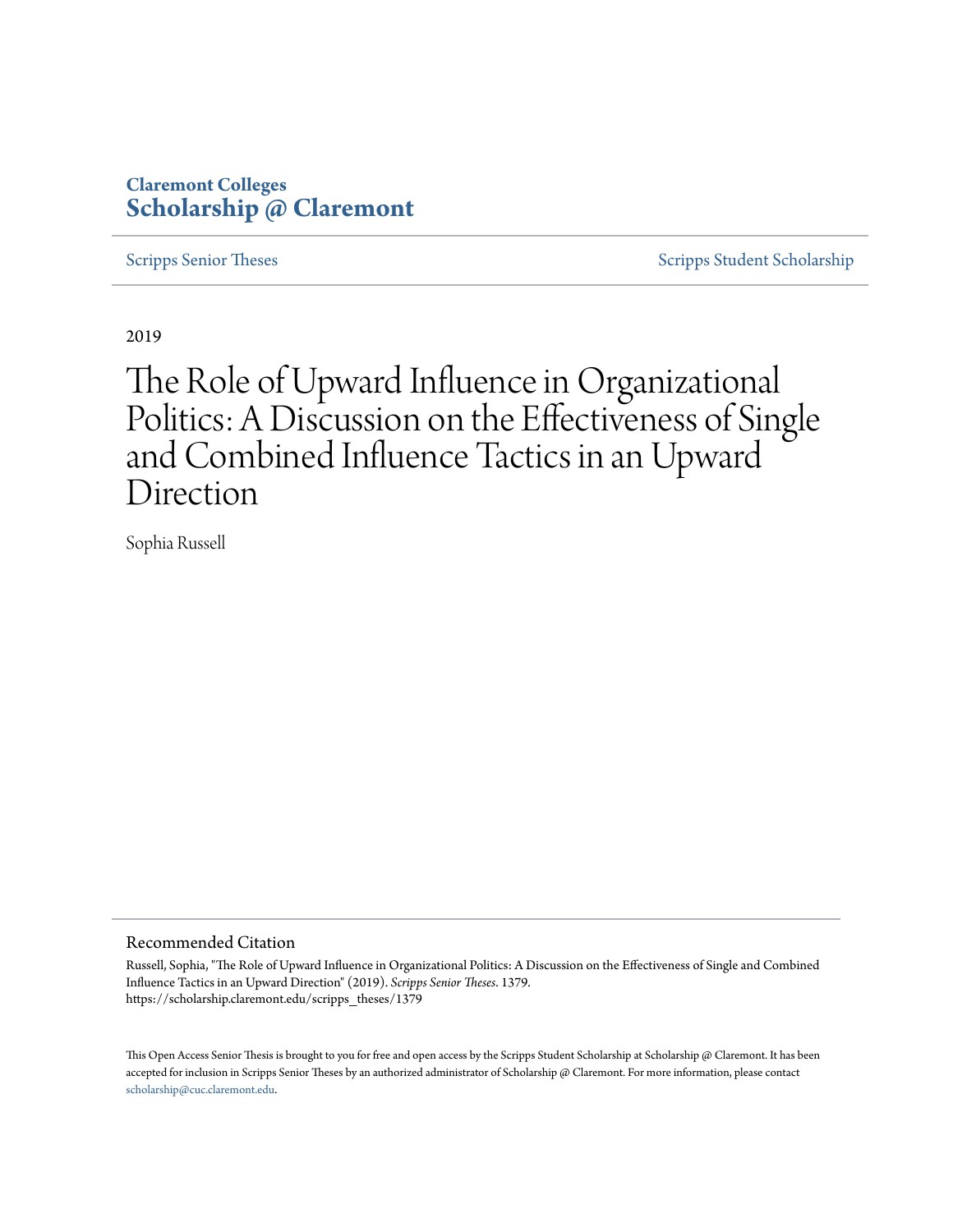# THE ROLE OF UPWARD INFLUENCE IN ORGANIZATIONAL POLITICS: A DISCUSSION ON THE EFFECTIVENESS OF SINGLE AND COMBINED INFLUENCE TACTICS IN AN UPWARD DIRECTION

by SOPHIA LEAH TEMA RUSSELL

# SUBMITTED TO SCRIPPS COLLEGE IN PARTIAL FULFILLMENT OF THE DEGREE OF ARTS IN ORGANIZATIONAL STUDIES

# PROFESSOR JEFF LEWIS PROFESSOR RONALD RIGGIO

APRIL 26, 2019 SCRIPPS COLLEGE CLAREMONT, CA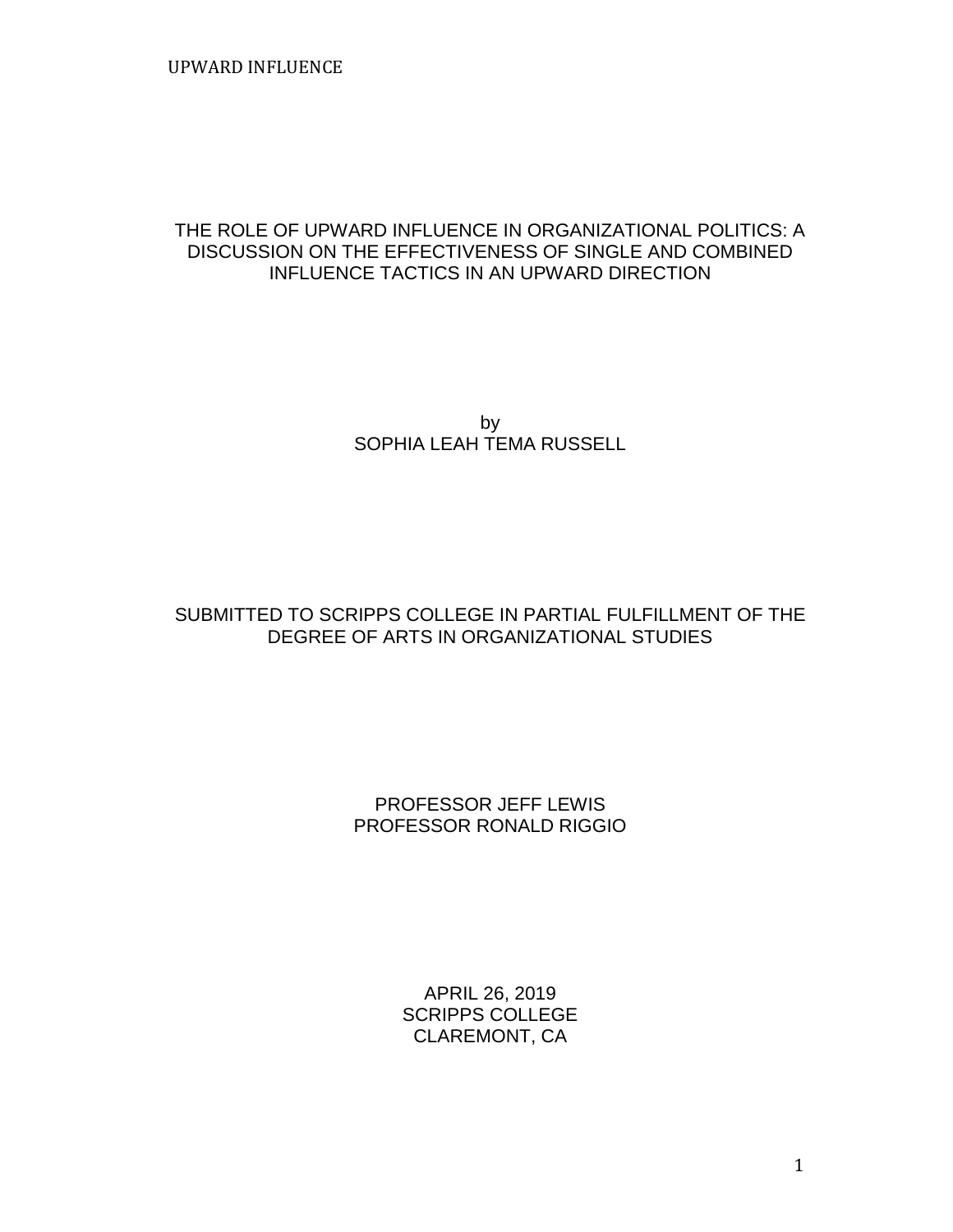#### *Abstract*

As part of organizational politics, influence allows employees to impact the attitudes and behaviors of peers, supervisors, and subordinates. Even though there are a variety of influence tactics, this thesis examines the few tactics used individually and in combination in an upward direction. This thesis adds to upward influence literature by discussing not only effective upward tactics, but also strategies found in unsuccessful attempts, providing insights for employees. The individual influence tactics discussed to be most successful are rational persuasion, consultation, and ingratiation, while exchange tactics are likely to lead to a failed influence attempt. The combined influence tactics found to lead to a greater chance of success are soft and rational tactics, while combinations of hard as well as hard and soft tactics were shown to be less successful in upward influence attempts. Additionally, limitations and future research on upward influence are identified in the thesis.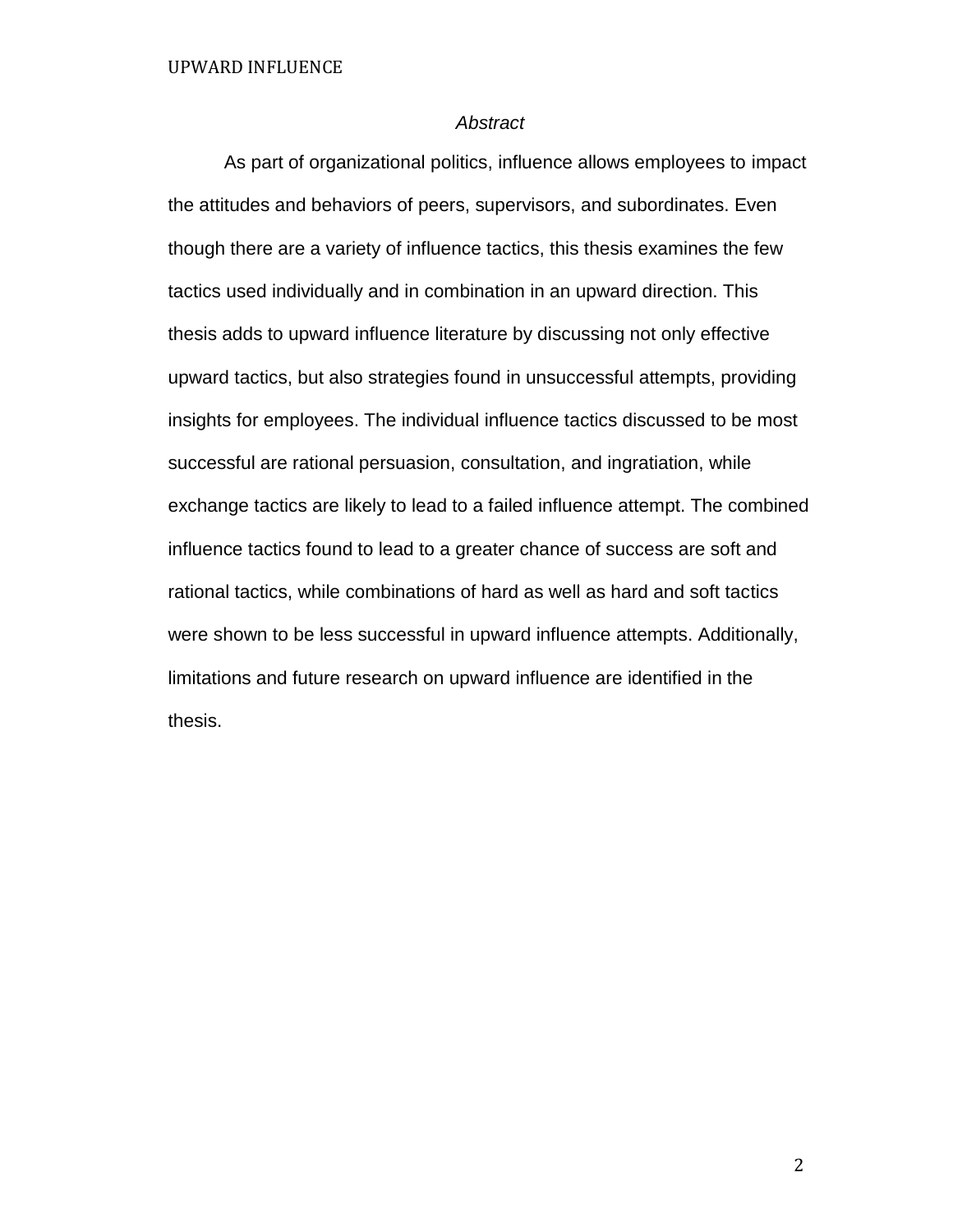# *Acknowledgements*

My greatest thanks to Professor Lewis and Professor Riggio for their guidance and patience as I developed and wrote my thesis. Thank you to everyone who supported me through this process. All your support, encouragement, ideas, and commentary have been invaluable. Furthermore, I am so grateful for all those who tolerantly listened to me brainstorm and formulate this thesis, I could not have written this without those conversations. Much love and appreciation to you all.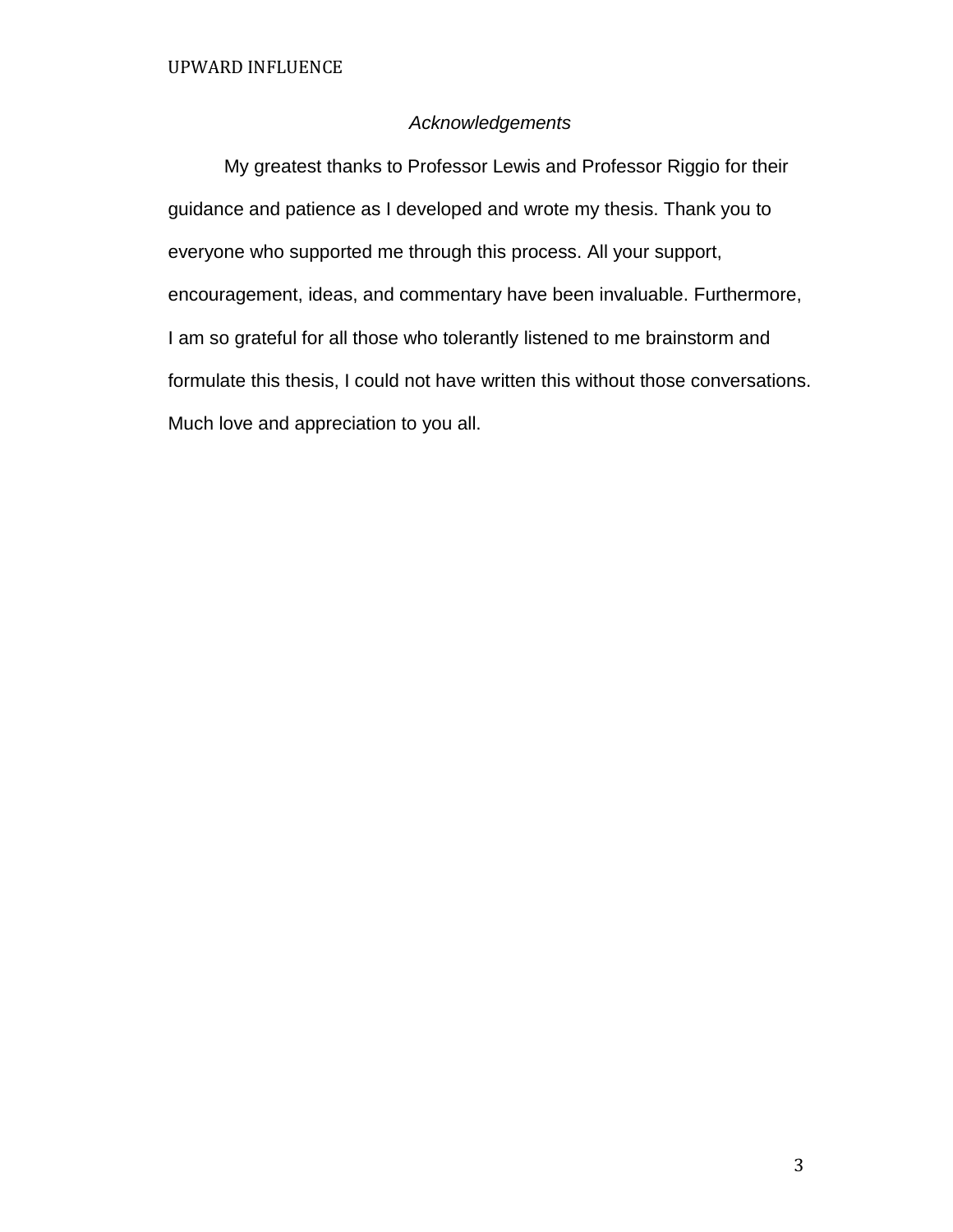# *Table of Contents*

| Discussion Part One: Individual Upward Influence Tactics23-30 |  |
|---------------------------------------------------------------|--|
| Achieving Upward Influence with Single Tactics23              |  |
|                                                               |  |
|                                                               |  |
|                                                               |  |
|                                                               |  |
| Discussion Part Two: Combined Upward Influence Tactics31-34   |  |
| Achieving Upward Influence with Combined Tactics31            |  |
| Successful Combined Tactics: Soft + Rational32                |  |
|                                                               |  |
| Unsuccessful Combined Tactics: Hard + Soft34                  |  |
|                                                               |  |
|                                                               |  |
|                                                               |  |
|                                                               |  |
|                                                               |  |
|                                                               |  |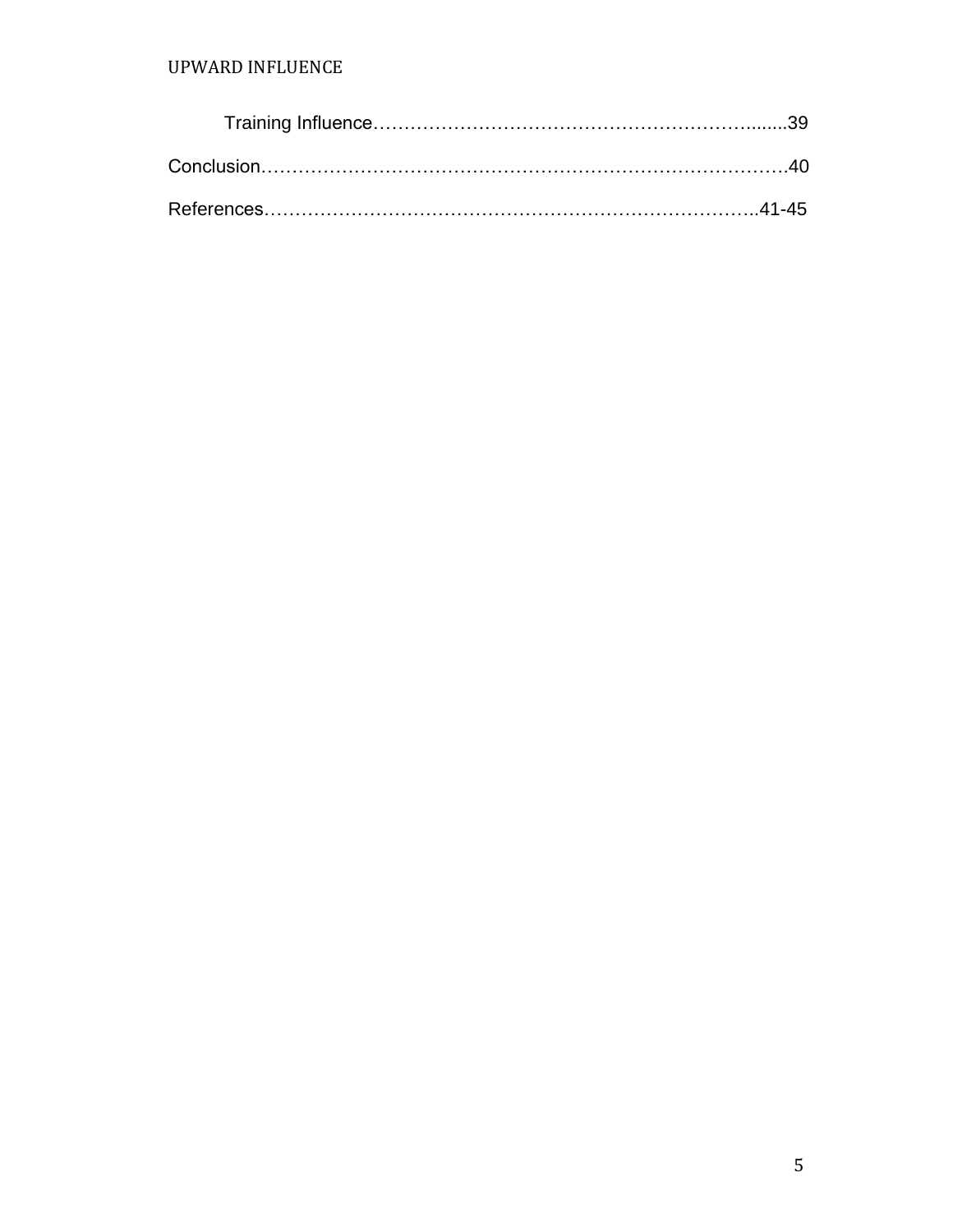## *Introduction*

Organizational politics are informal exercises of power, authority, and influence to achieve an objective within any organization, such as a club or a large corporation (Brandon & Seldman, 2004; Hochwarter, Witt, & Kacmar, 2000). Today, jobs at organizations frequently require the use of organizational politics to affect decision-making. Organizational politics is commonly referred to somewhat pejoratively as "office politics" (Kennedy & Yukl, 2003). Examples range from office gossip, to asking for a promotion or vacation time, to distributing work to or sharing responsibilities with other employees. Because most people need to hold jobs during their lives to make a living, it is inevitable that most people will need to engage in some form of organizational politics, and inherent in the ability to succeed in organizational politics is the role that influence plays, particularly upward influence.

Learning how to exert influence effectively is part of mastering the ability to ensure the compliance and approval of others in the attainment of personal and organizational goals (Barry & Shapiro, 1992). Because organizations contain individuals with varying interests that need to be aligned, it is necessary to communicate thoughts, acquire consent to plans, and to galvanize others to support and implement ideas (Yukl, 1989). Influence allows employees of an organization to affect the attitudes and behaviors of others and to encourage intended action (Keys & Case, 1990). Employees use influence to convince their subordinates, peers, and supervisors of an idea or plan. When influencing subordinates and peers, employees often are requesting information, seeking assistance, or assigning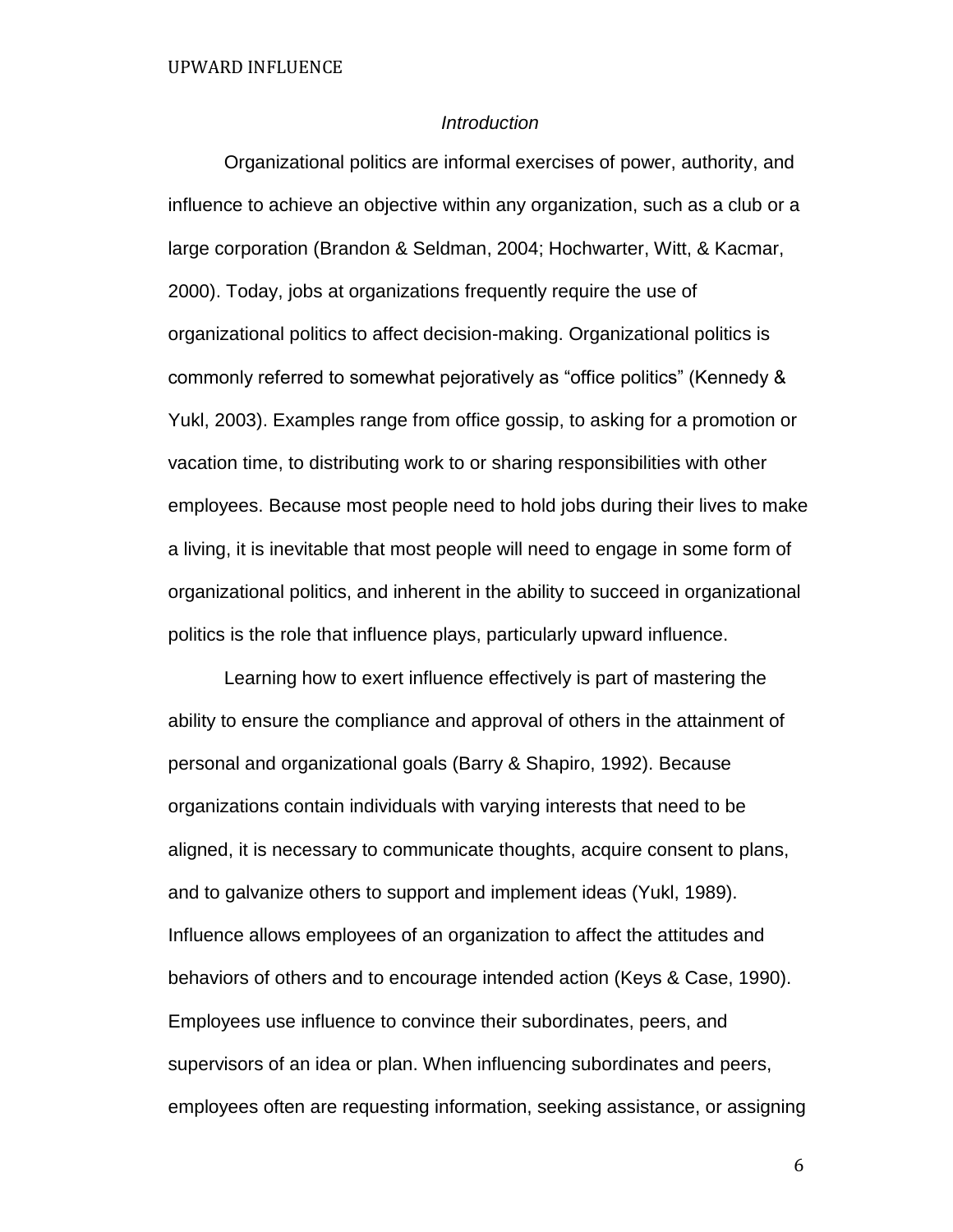a task (Yukl & Falbe, 1990). In contrast, the objective of employees influencing supervisors is to seek advice, or to either request approval or support for a proposal (Yukl & Falbe, 1990). While knowing how to ask another employee for help on a task is important, effectively convincing a supervisor of a proposal can lead not only to approval of daily work projects, but also to larger and favorable consequences, such as career development and advancement, increased earnings and bonuses, improved confidence and empowerment (Case, Dosier, Murkison, & Keys, 1988; Higgins, Judge, & Ferris, 2003; Schilit & Locke, 1982). Because upward influence usually has greater implications for individuals than influencing in any of the other directions, it is of key importance for so many people. It is therefore worthy of study and, because it plays such an important role in organizational politics, deserves an entire thesis.

Deluga and Perry (1991) described upward influence as "an attempt made by the subordinate to secure a desired response from the superior." Porter, Allen, and Angle (1983) enhanced this definition by defining a superior as "someone higher in the formal hierarchy of authority in an organization." The body of upward influence research has focused on identifying tactics, determinants, effectiveness, and short-term outcomes, as well as developing taxonomies. This thesis reviews available literature on the effectiveness of upward influence tactics, and compares data between various American studies. This thesis begins with a literature review that includes sections on introducing organizational politics, influence, early studies of influence, and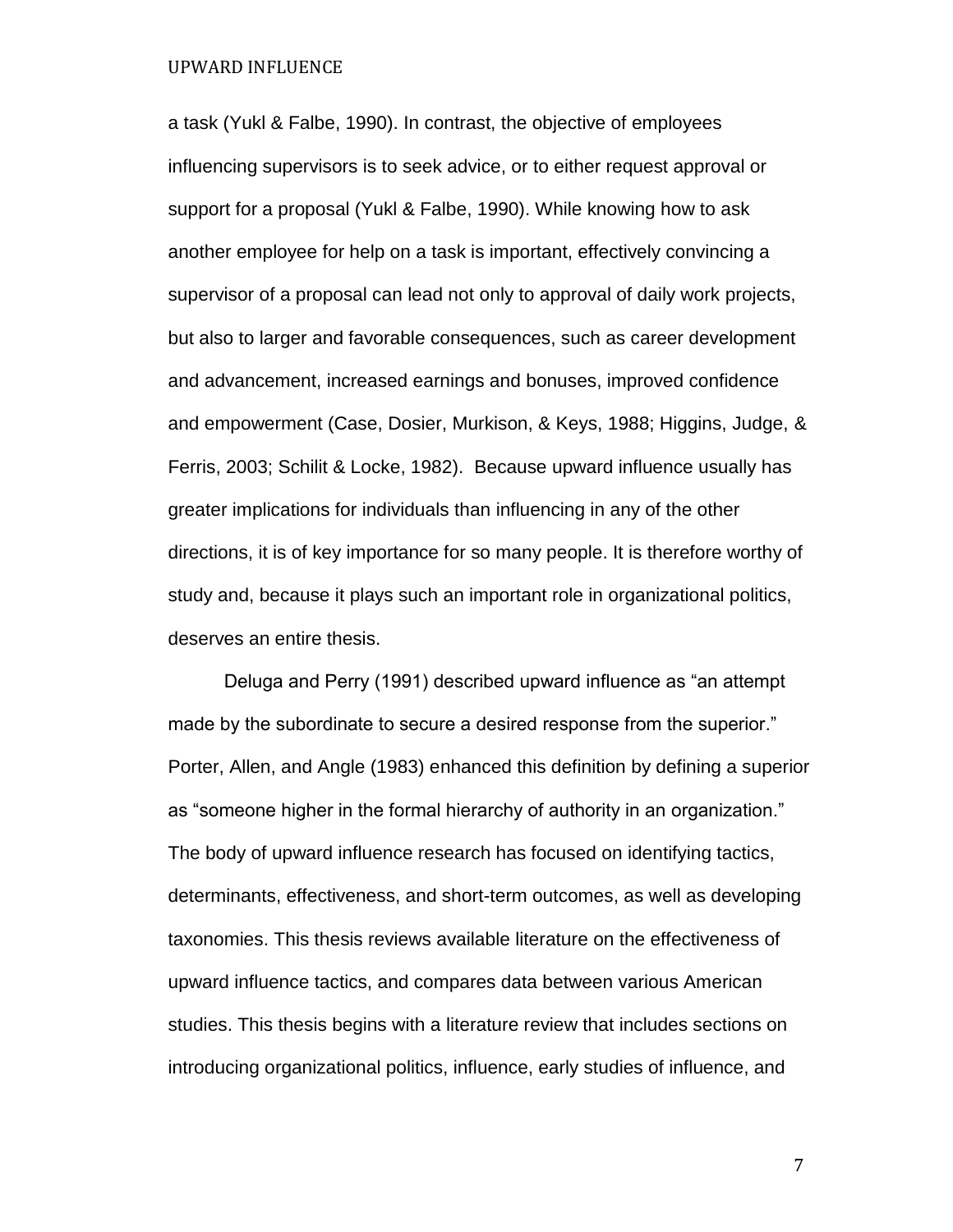upward influence. Following that, the discussion section examines articles on single and combined influence tactics in the upward direction, as well as considering limitations of this thesis and future research for upward influence. Lastly, the conclusion section suggests practical advice for employees based on an implications from the thesis.

Most literature on upward influence research relates to either individuals using a single tactic or two tactics simultaneously in seeking to influence (Higgins, Judge, and Ferris, 2003; Schilit & Locke, 1982). Unlike most other upward influence research, this thesis addresses in one analysis the effectiveness of both single and combined tactics for effecting influence. While researchers have identified numerous influence tactics, this thesis highlights that there are only a few tactics, whether employed individually or in combination, which can ultimately lead to success in influencing those in higher positions. Furthermore, most of the literature does not explicitly discuss the different types of influence tactics that are ineffective in upward scenarios. This thesis attempts to fill in that gap in upward influence literature. It is necessary to know which tactics to avoid, since some of them can lead to unintended or negative repercussions, and, therefore, identifying the unsuccessful tactics can be as important as focusing on those that have proven to be successful. Lastly, this thesis indicates that both successful and unsuccessful (single as well as combined) tactics of upward influence should be of vital interest to all employees and organizations.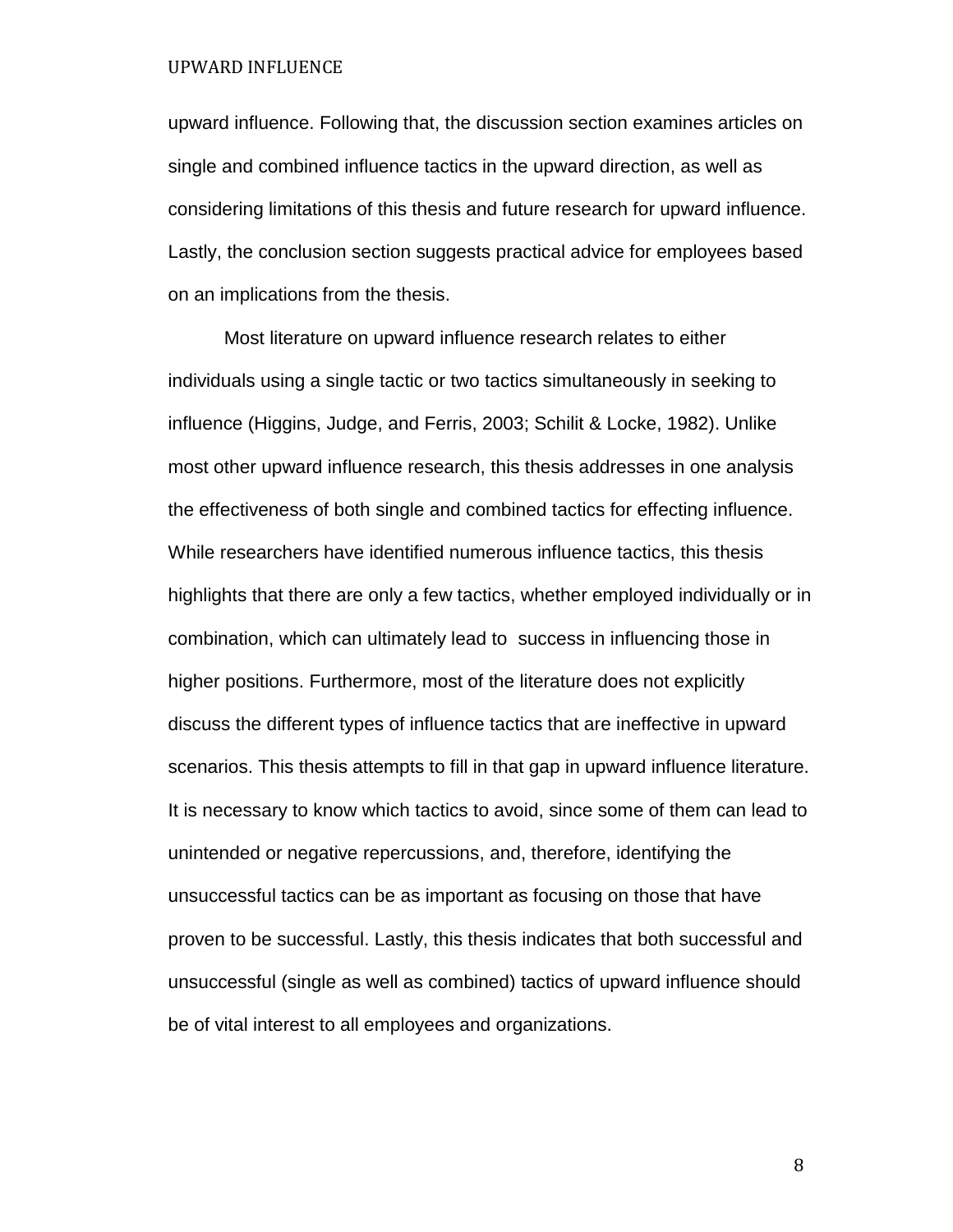#### *Literature Review*

#### **Organizational Politics**

In order to be successful at organizational politics, which occurs in every company, employees must understand the foundations of influence, a key dimension of organizational politics (The Power to Influence, 2012). Power (the ability to assert one's will over others and command obedience) and authority (the legitimate and socially approved use of control to gain compliance) also comprise dimensions of organizational politics (Kellerman, 2010). During the past fifty years, the theories and research relating to organizational politics have evolved from contributors such as Erving Goffman, Edward Jones, James Tedeschi, Robert Allen, Barry Schlenker, Mark Leary, Henry Mintzberg, as well as others in social psychology, organizational behavior, and political science. In general, organizational politics is a broad term for behaviors that are seen as self-serving endeavors designed to preserve or advance the ambitions of individuals or groups in the workplace (Allen & Porter, 1983; DuBrin, 2009; McShane & Von Glinow, 2005). No matter the type of office environment, learning how to navigate organizational politics is an important skill. It is widely acknowledged that being skilled at both taking advantage of tactics and resources as well as accurately identifying social contexts results in expedited career advancement (DuBrin, 2009; Ferris & Treadway, 2012). While office politics are sometimes thought of as nefarious and odious, researchers, like Jeffrey Pfeffer (1994), believe that politics are neither inherently good nor bad. They are most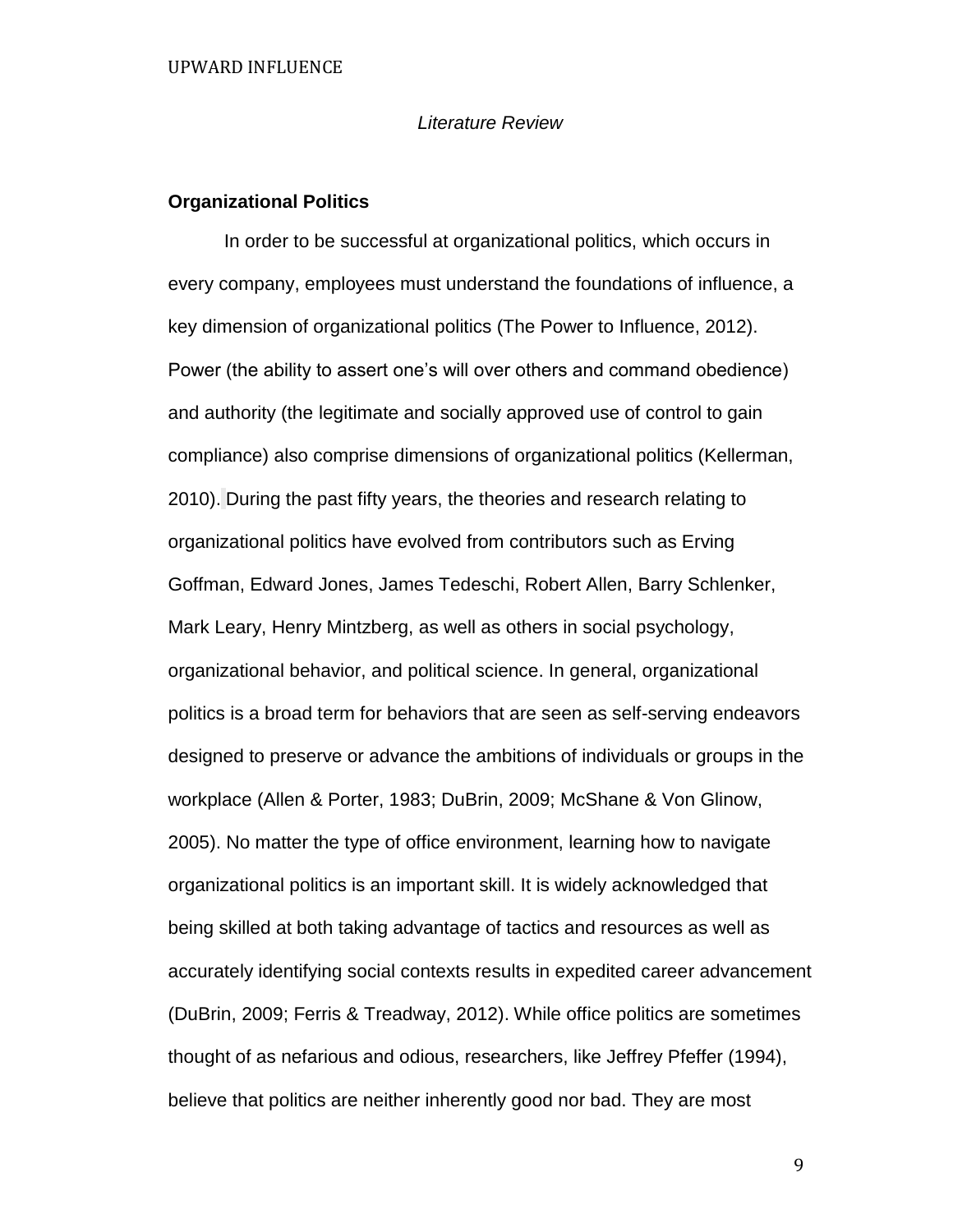commonly apparent in office gossip, such as when employees discuss their bosses and how to deal with them amongst each other. Gandz and Murray (1980) found that 60 percent of casual conversation at work is considered office politics. Any behavior that is considered normal or sanctioned for a role is not necessarily political. For instance, an action performed to accomplish a work task for a formal role does not fall under organizational politics. As a point of clarification, according to researchers Allen and Porter (1983), a behavior that is not meant to have a direct impact on an individual's actions is looked upon as non-political. Most scholars agree that influence tactics are regarded as organizational politics, on account of these strategies being used to enhance the self-interest of an individual, even perhaps at the cost of others and possibly an organization or team (Allen, Madison, Porter, Renwick, & Mayes, 1979; Allen & Porter, 1983; DuBrin, 2009; McShane & Von Glinow, 2005; Mowday, 1978). Furthermore, researchers such as Ferris, Treadway, Kolodinsky, Hochwater, Kacmar, and Douglas (2005) characterized influence as a primary dimension of organizational politics**.** 

#### **Influence**

In the context of this thesis, influence is defined as any behavior that tries to change the attitudes, behaviors, or values of an individual or entity to encourage action in accordance with the objectives of the agent of influence (Deluga & Perry, 1991). Others have deemed influence as "getting one's way" (Kipnis, Schmidt, & Wilkinson, 1980). Furthermore, influence attempts to play an important function in the fulfillment of goals. For example, if an employee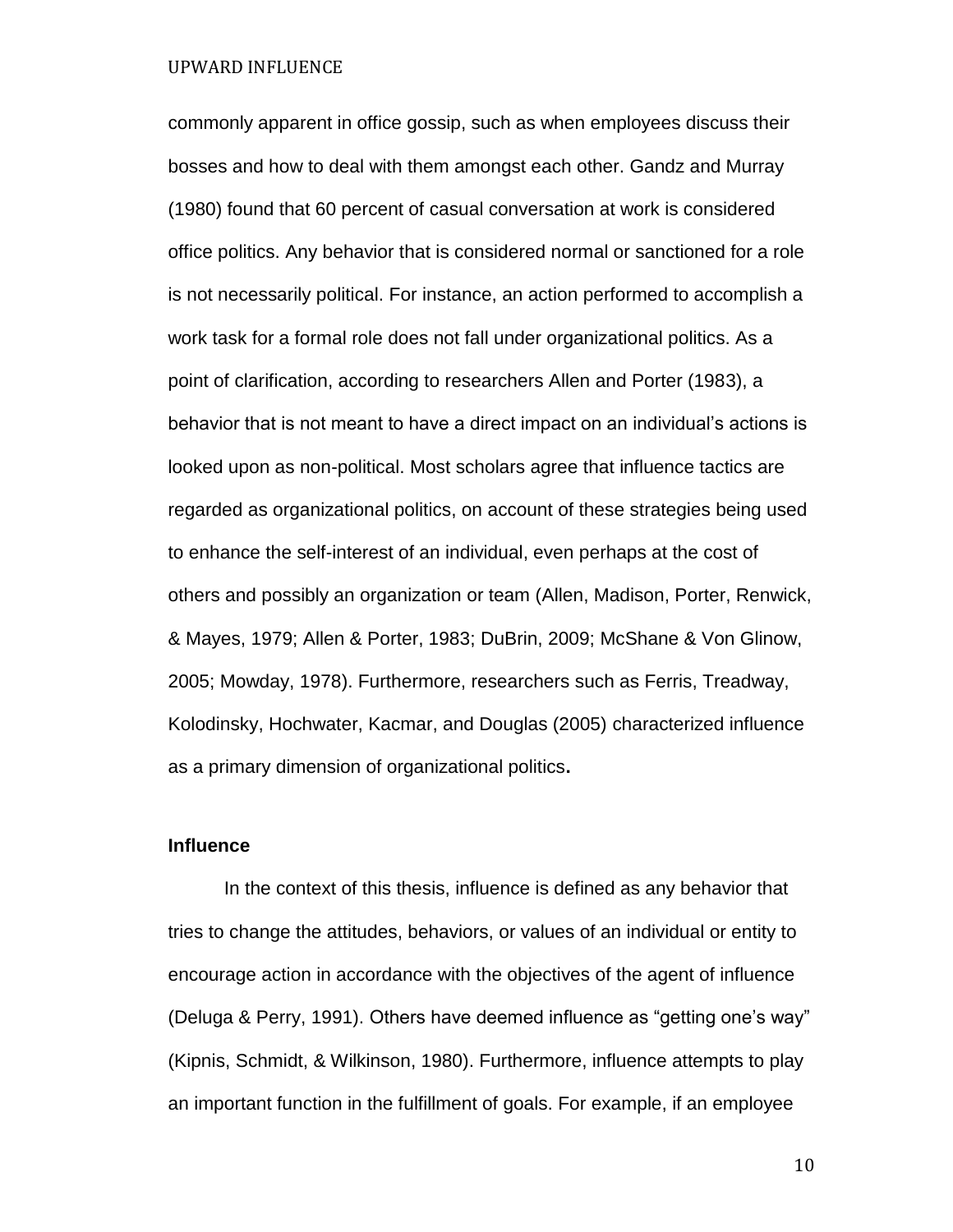is seeking a promotion, that individual might need to gain favor with a supervisor (DuBrin, 2009). This might involve acting in a friendly fashion with a supervisor and praising the supervisor to boost the supervisor's ego (DuBrin, 2009). Influencing subordinates, peers, and superiors is a crucial determinant of employee effectiveness (Kipnis & Schmidt, 1988; Yukl & Falbe, 1990). Tactics are considered successful if they produce an intended result by an influencer. However, the use of influence tactics does not by itself equate to success, and some strategies that work in some situations will be unsuccessful in others (Keys, & Case, 1990). Influence tactics usually rely on words and relationships for impact, and while holding a position of power assists in influencing a target, formal authority is unnecessary to manipulate the decisions of others (Keys & Case, 1990). Other terms for influence such as "compliance-gaining behaviors" and "request strategies" have also been employed in communication theory research (Wheeless, Barraclough, & Stewart, 1983).

To be successful in the workplace, an individual must be able to gain the cooperation of others to follow their advice or plans without formal power or authority (DuBrin, 2009; Yukl, 1989). For instance, if an employee is working with a team of people, that individual will have to rely on influence as a way to gain cooperation. Cohen and Bradford (2005) found that employees are more likely to attempt influencing others when: 1) there is a large power disparity between an influencer and a target [an individual or group], 2) an influencer is unable to identify mutual understanding with a target, 3) the co-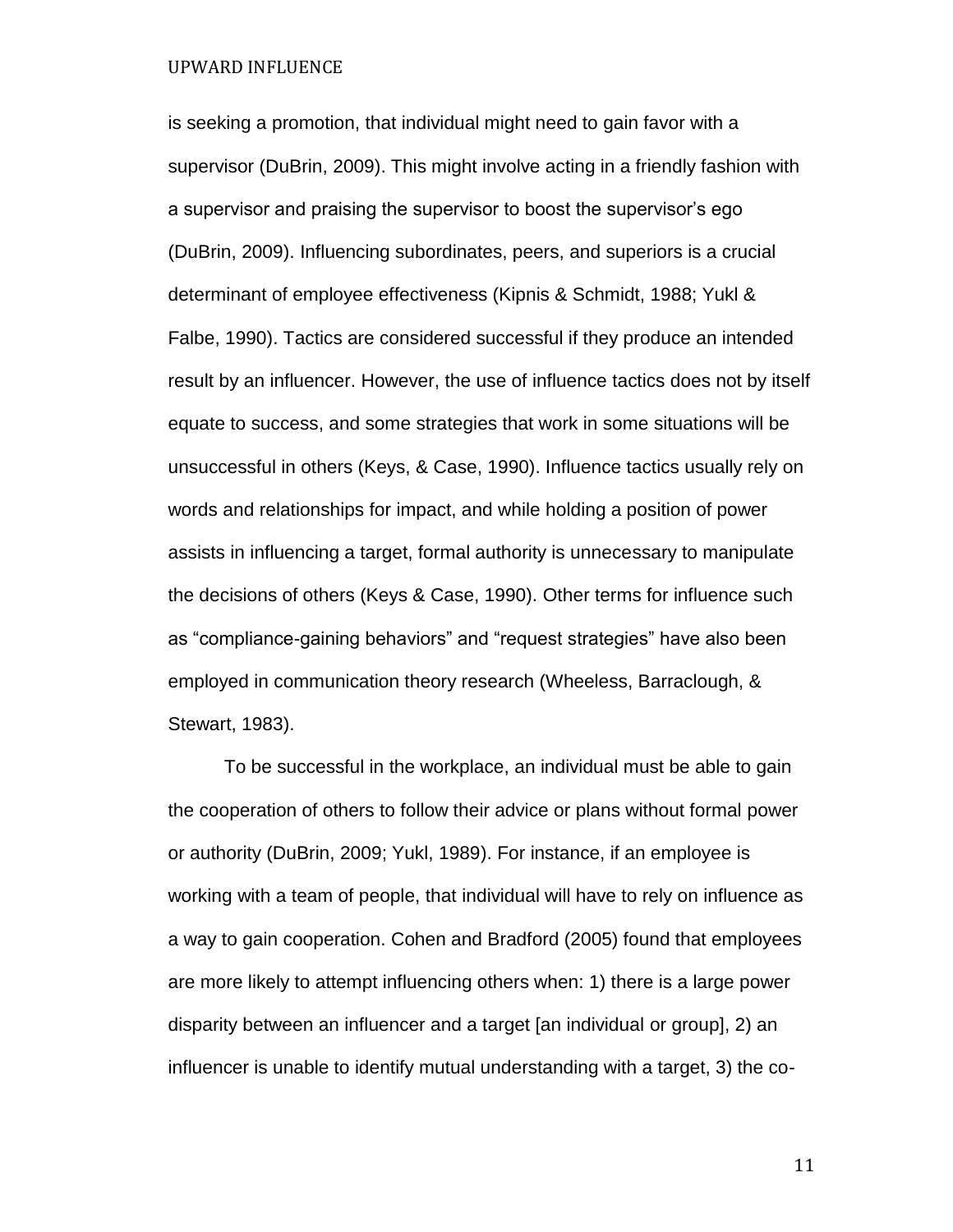workers deem the influencer as a competitor, or 4) the co-workers are not meeting the influencer's performance expectations or have conflicting reward ideas. In the workplace, employees can increase their effectiveness and capacity to influence when faced with the above listed situations by identifying who their target is and when, how, and which influence tactics should be exercised. The overuse of formal authority to influence can have unintended consequences. For example, forceful directives were found to be related to employees' negative emotions, such as anger and fear, which can induce a toxic work environment (Farh, Cheng, Chou, Chu, 2006).

In general, it is accepted that there are three directions in which an agent can direct influence: upward (a subordinate influencing a superior), downward (a superior influencing a subordinate), and laterally (an employee influencing a peer). A less acknowledged fourth direction is outward, which was proposed by Keys and Bell (1982) in their Four Faces Model. When managers use influence to direct customers, suppliers, the general public, or anyone external to an organization, they are using outward influence. The premise of the Four Faces Model is that effective managers are able to exert appropriate influence in four directions (upward, downward, laterally, and outward). Informed managers can learn from published organizational research how to influence in all directions, becoming well-rounded leaders.

Table 1 (Kipnis, Schmidt, & Wilkinson, 1980; Yukl, 2006; Yukl & Falbe, 1990) presents definitions and examples of the most commonly accepted influence strategies to date. While all of these influence tactics are effective in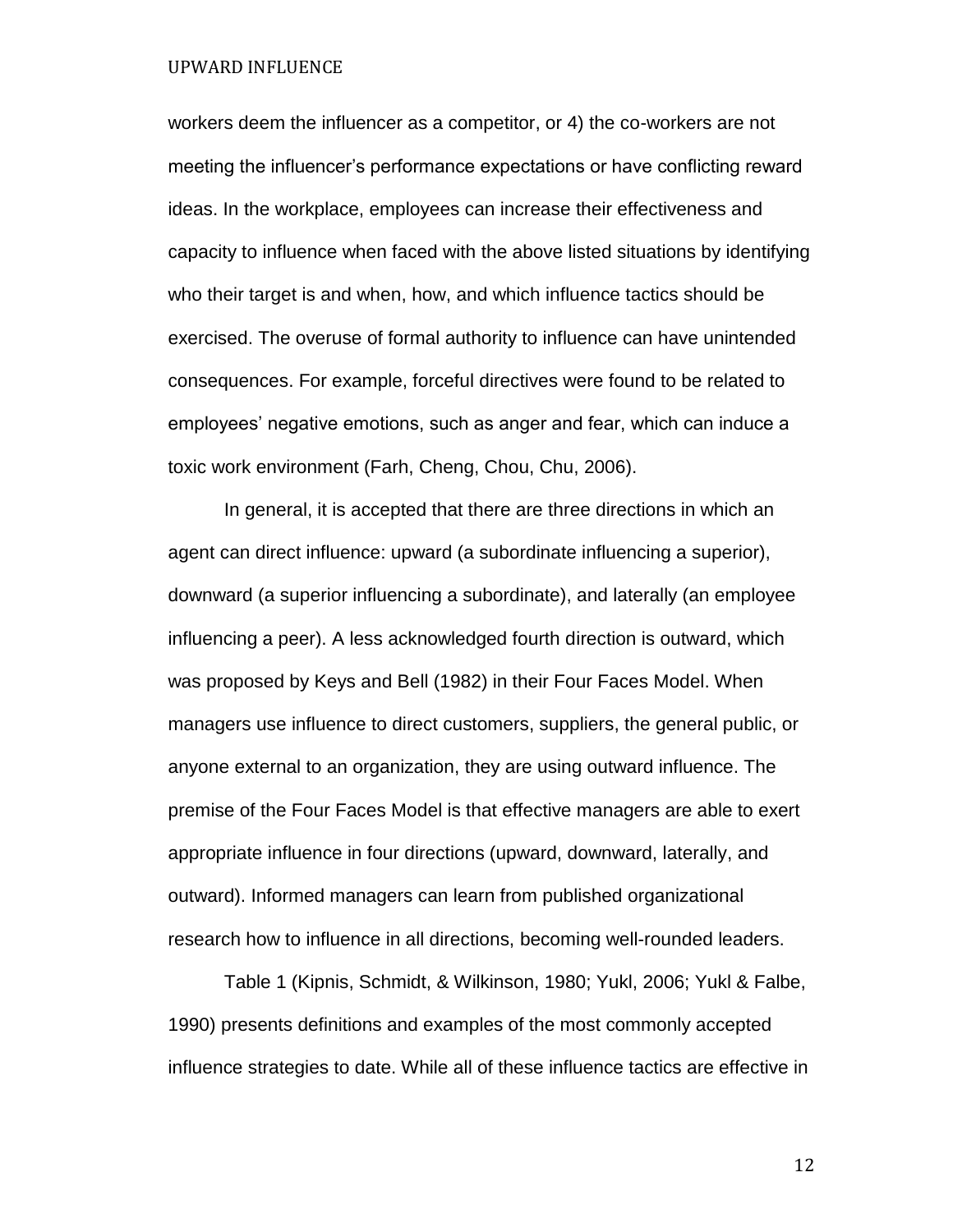various situations, subordinates attempting to manage-up must strategically

choose which tactics they use because of their lack of authority (Allen &

Porter, 1983; Higgins, Judge, & Ferris, 2003).

| <b>Influence Tactics</b>   | <b>Definition</b>                                                                                                                                                                                                                                                                                                                                          |
|----------------------------|------------------------------------------------------------------------------------------------------------------------------------------------------------------------------------------------------------------------------------------------------------------------------------------------------------------------------------------------------------|
| <b>Rational Persuasion</b> | The influencer uses logical and reasonable<br>arguments with factual evidence to convince the<br>target that a proposal is viable and likely to result in<br>the attainment of task objectives. For example, an<br>employee will present a slideshow with condensed,<br>analyzed data to persuade a supervisor that a<br>requested initiative is feasible. |
| Assertiveness/Pressure     | The influencer uses demands, threats, forceful<br>reminders, or coercion to coax a target into<br>complying with what that person is requesting. For<br>example, an employee will yell insults about another<br>employee's ideas to intimidate him or her to follow a<br>particular direction.                                                             |
| Exchange                   | The influencer gives an explicit or implicit promise of<br>a mutually beneficial exchange if a target helps<br>accomplish a task. For example, a manager will<br>allow an employee to take Friday afternoon off if<br>that employee stays one night that week and helps<br>the manager finish a project.                                                   |
| Coalition                  | The influencer seeks the assistance or support of<br>others to apply pressure on the target to obtain<br>support for an idea. For example, an employee will<br>say he or she works in conjunction with his or her<br>peers to pressure the Human Resources<br>department to increase wages.                                                                |
| Ingratiation               | The influencer aims to get the target in a positive<br>mood or think favorably of the influencer prior to<br>making a request or proposal. For example, an<br>employee will compliment a boss' children, before<br>asking to be added to a project.                                                                                                        |

*Table 1: Definitions and Examples of Primary Influence Strategies*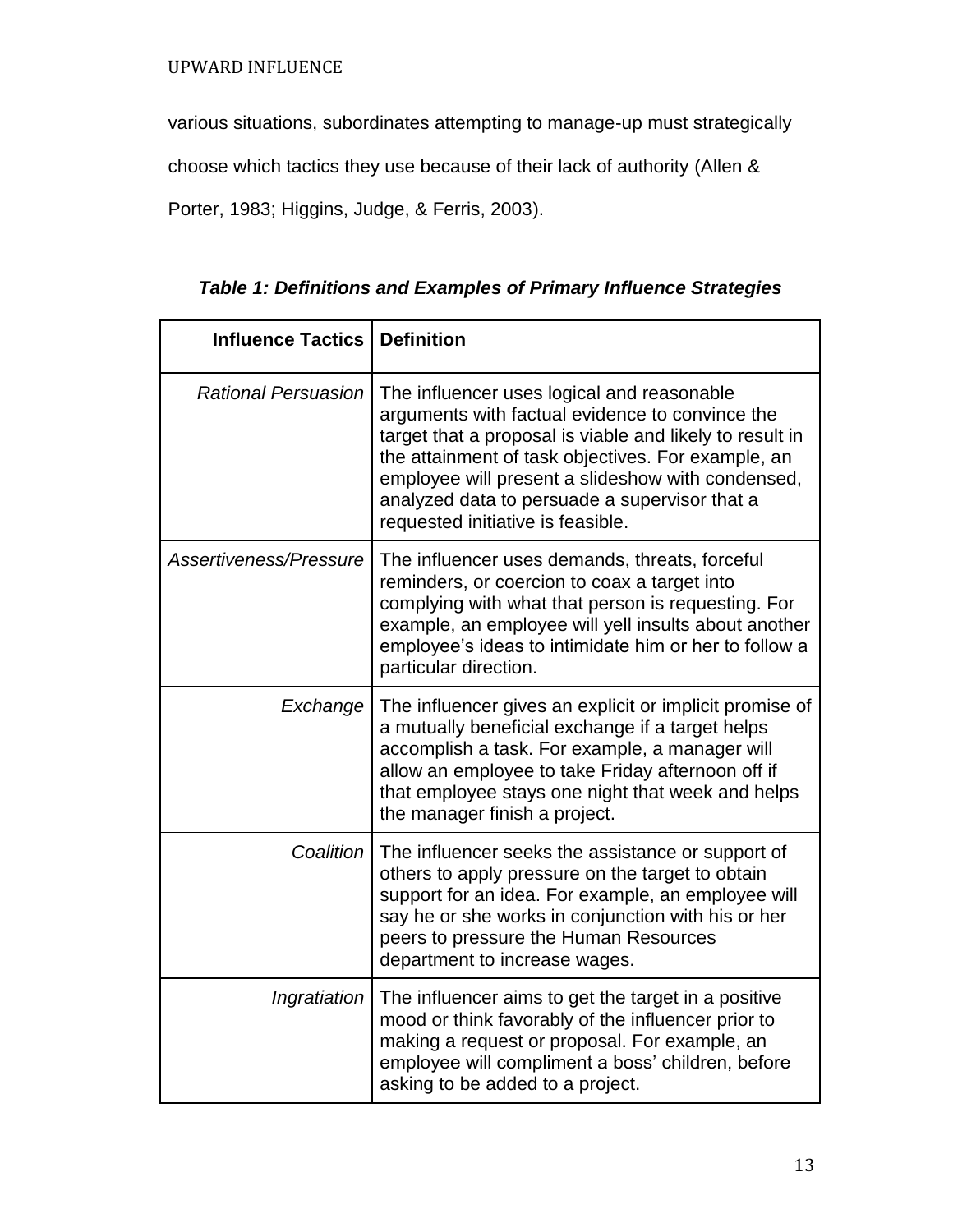| <b>Inspiration Appeal</b> | The influencer makes a request or proposal that<br>arouses enthusiasm by appealing to a target's<br>values, ideals, aspirations, or ego. For example, an<br>employee will tell another employee, "You are the<br>best person to assist with this merger because you<br>care about business operations and retaining<br>talent."                                                                                                                              |
|---------------------------|--------------------------------------------------------------------------------------------------------------------------------------------------------------------------------------------------------------------------------------------------------------------------------------------------------------------------------------------------------------------------------------------------------------------------------------------------------------|
| Consultation              | The influencer seeks the target's participation in<br>planning how to implement a strategy, policy,<br>activity, or change to gain the target's support and<br>assistance on a project. For example, an employee<br>will ask for a suggestion from another employee on<br>the direction of a project, while guiding him or her to<br>an acceptable solution in order to provide him or her<br>with a sense of ownership and support for a project.           |
| <b>Upward Appeal</b>      | The influencer attempts to gain support of a target<br>from upper management to gain approval of an<br>idea. For example, an employee will stay at work<br>late at night to show that he or she is truly<br>committed in hopes of being taken more seriously.                                                                                                                                                                                                |
| Legitimating              | The influencer seeks to establish the legitimacy of a<br>request by claiming the authority to make it, or by<br>verifying that it is consistent with organizational<br>policies, rules, practices, or traditions. For example,<br>an employee will claim his or her idea to ensure the<br>safety and health of others is in accordance with<br>company policy, convincing another employee to<br>authorize enhanced safety training for natural<br>disasters |
| <b>Personal Appeals</b>   | The influencer appeals to a target's feelings of<br>loyalty and friendship toward him or her before<br>making a request. For example, an employee will<br>say, "You and I have worked together at this<br>company for a long time. Do you think you could<br>help me get this policy approved?"                                                                                                                                                              |

(Kipnis, Schmidt, & Wilkinson, 1980; Yukl, 2006; Yukl & Falbe, 1990)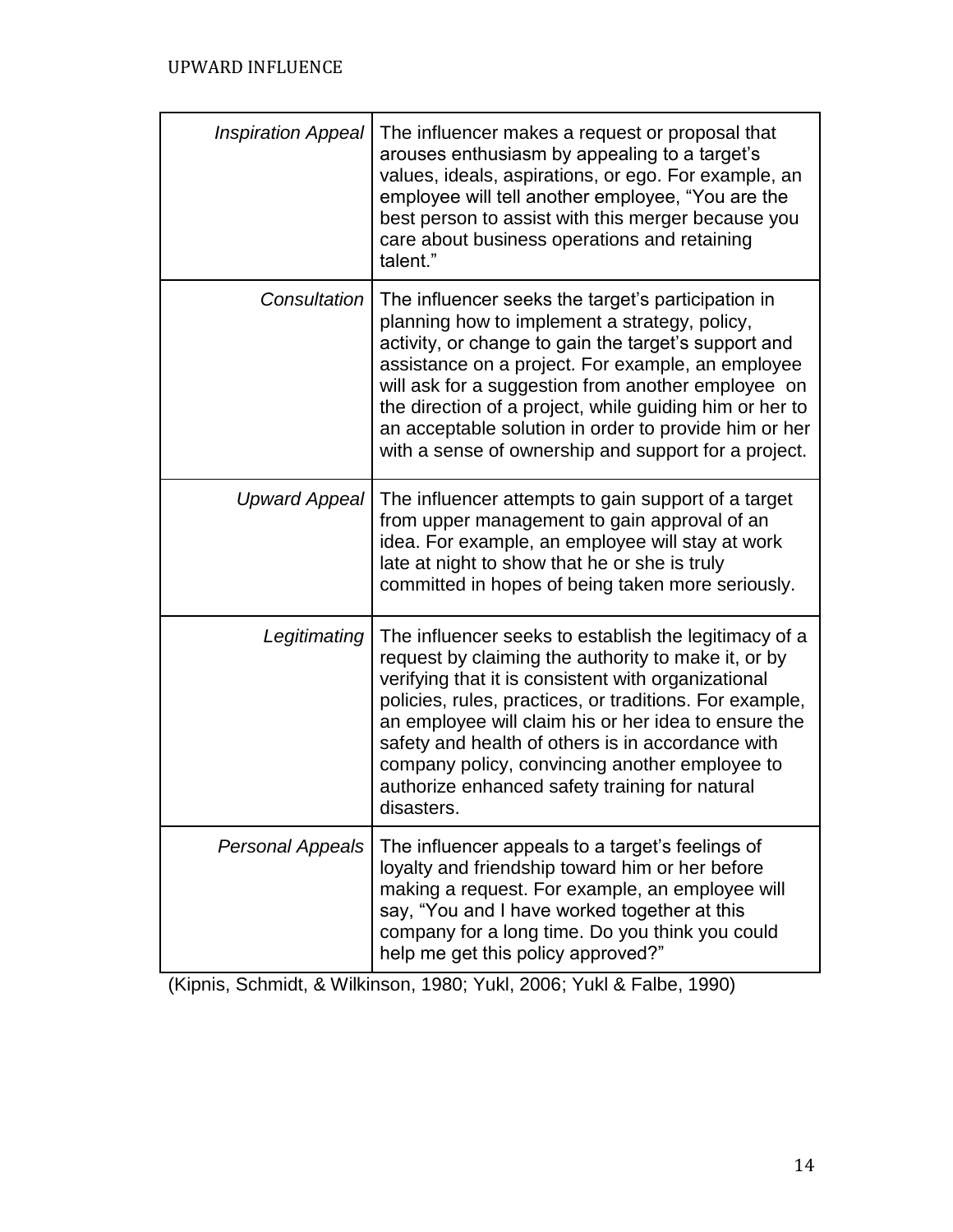# **Early Studies of Influence**

Even though research on organizational politics began in the 1950s, it was not until the 1980s that a few notable, empirical studies triggered an explosion of interest in the area of influence tactics. Researchers were previously only concerned with the way managers could influence subordinates (downward influence) and had not explored influence in other directions. In 1980, Kipnis, Schmidt, and Wilkinson were the first to notably investigate taxonomies of influence behavior used by individuals in the workplace. In the first part of the study, 165 managers were told to individually write a paragraph describing "How I get my way" with their bosses, coworkers, and subordinates. 370 tactics were described by the participants and then grouped into 14 categories. In the second part of the study, a 58 item questionnaire was generated based on the original 370 tactics. The researchers asked a new group of 754 participants to describe how frequently they used each of the 58 items to influence a subordinate, peer, or superior. According to an analysis of the questionnaire results, eight types of influence tactics were defined: assertiveness, ingratiation, rationality, sanctions, exchange, upward appeals, blocking, and coalitions. With this new taxonomy, in 1982, Kipnis and Schmidt were the first to commercialize a measurement tool called The Profiles of Organizational Influence Strategies or POIS to study influence behavior. Subsequent research by Schriesheim and Hinkin (1990) found evidence validating the POIS test, proving its reliability. The research and tool is still the foundation for all other influence studies today.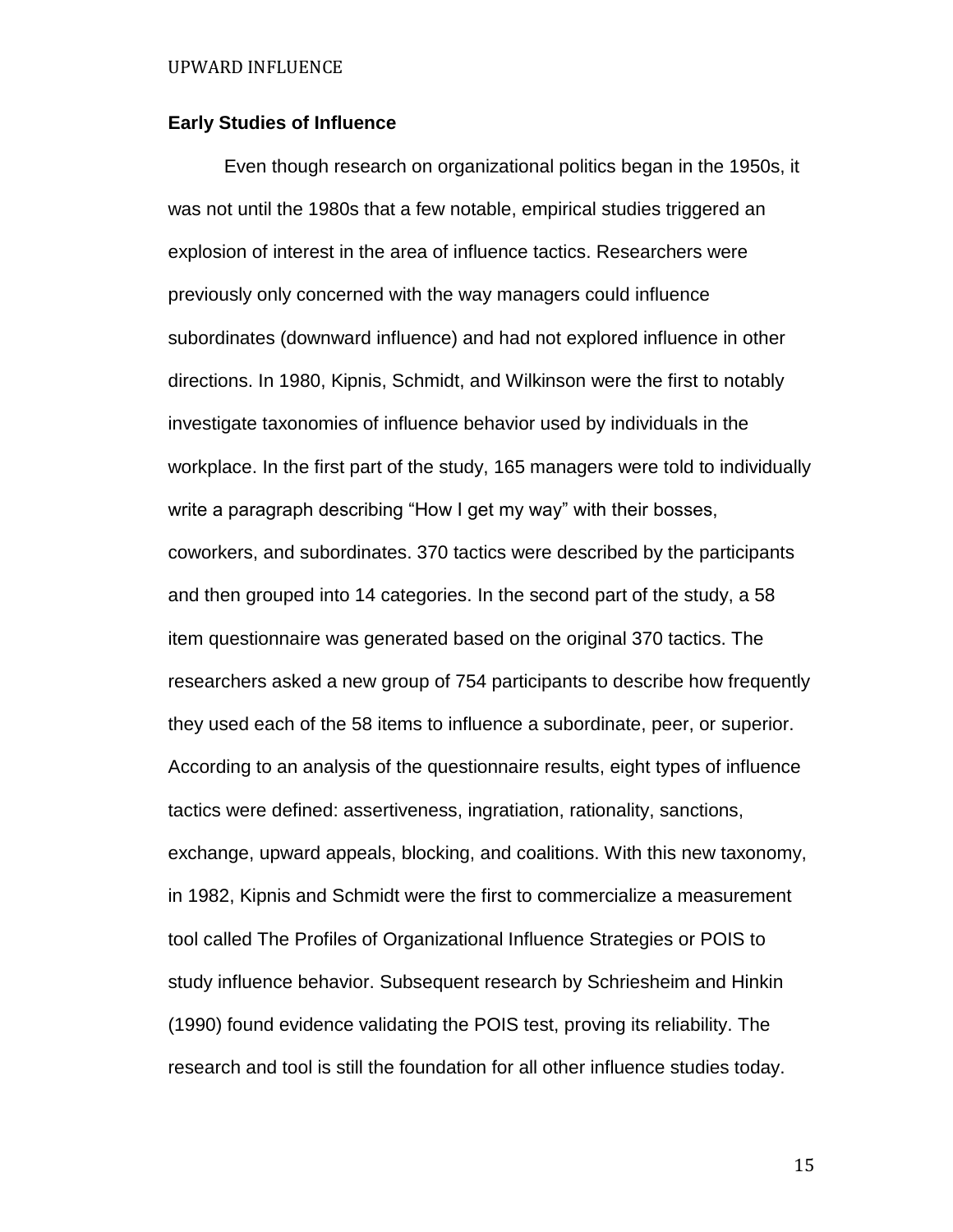Later, Kipnis and Schmidt (1985) grouped the eight strategies into three categories: hard, soft, and rational. Hard tactics include assertive behaviors, upward appeals, and coalitions (Kipnis & Schmidt, 1985). They are utilized when an influencer has leverage, is expecting opposition, or a target's actions disregard norms (Kipnis & Schmidt, 1985). Some examples include: negotiating with rewards and punishments, threatening to quit or taking the matter over the target's head, or blackmailing the target (Farmer, Masyln, Fedor, & Goodman, 1997). Soft tactics involve the use of ingratiation, and are normally exercised when an influencer is facing a drawback, anticipating resistance, or wants to derive personal benefit while permitting the target the freedom to determine whether or not to comply (Kipnis & Schmidt, 1985; Leong, Bond, & Fu, 2006). Soft tactics are also less aggressive than hard tactics, and require a great amount of psychological manipulation (Farmer, Masyln, Fedor, & Goodman, 1997). For that reason, soft tactics depend upon an individual's ability to identify the motivations and needs of others to establish influence (Farmer, Masyln, Fedor, & Goodman, 1997). Rational tactics are comprised of rational persuasion and exchange (Kipnis & Schmidt, 1985). These tactics are used when an influencer expects compliance and neither the agent nor target has a real power advantage (Kipnis & Schmidt, 1985). Rational tactics have fewer negative consequences than hard tactics, so they are more appealing to agents of influence and will be reviewed later in the discussion section (Farmer, Masyln, Fedor, & Goodman, 1997).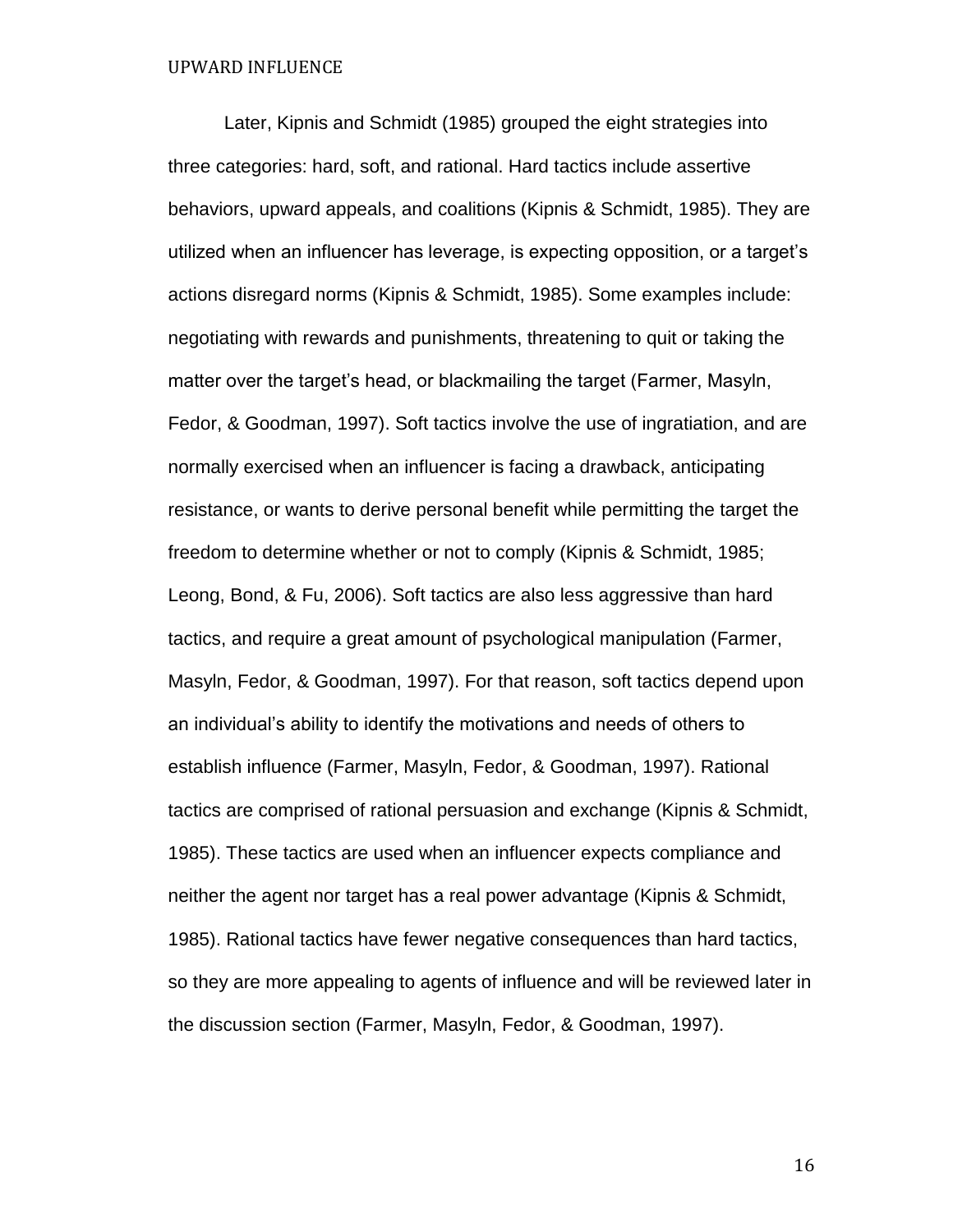Kipnis' and Schmidt's classifications remain widely used in influence research. However, there is some disagreement as to whether soft tactics should include ingratiation as well as exchange, consultation, and personal appeal, and if rational tactics should only involve rational persuasion/logic/reason (Castro, Douglas, Hochwarter, Ferris, & Frink, 2003; Farmer, Masyln, Fedor, & Goodman, 1997; Yukl, 1989)**.** The soft, hard, and rational influence categories were explored in later research, guiding how managers apply a combination of influence tactics successfully. However, differences in opinion over which tactics fit within each category has made comparing studies more difficult.

Subsequently, Yukl and Falbe (1990) refined and extended Kipnis', Schmidt's, and Wilkinson's 1980 influence research by asking both agents of influence (197 participants) as well as targets (237 participants) to respond to a questionnaire. The study likewise found six of the original tactics (upward appeal, exchange, coalition, ingratiation, rational persuasion, pressure [also known as assertiveness]), and added two new ones (inspirational appeals and consultation). The tactics of blocking and sanctions were also identified, but were described as erroneous and since have largely been excluded in this research area**.** Yukl and Falbe (1990) also developed an instrument that measures influence and objectives, which is used as an alternative to the Kipnis and Schmidt POIS. This alternative is called the Influence Behavior Questionnaire (IBQ). It uses a scale to measure how frequently a particular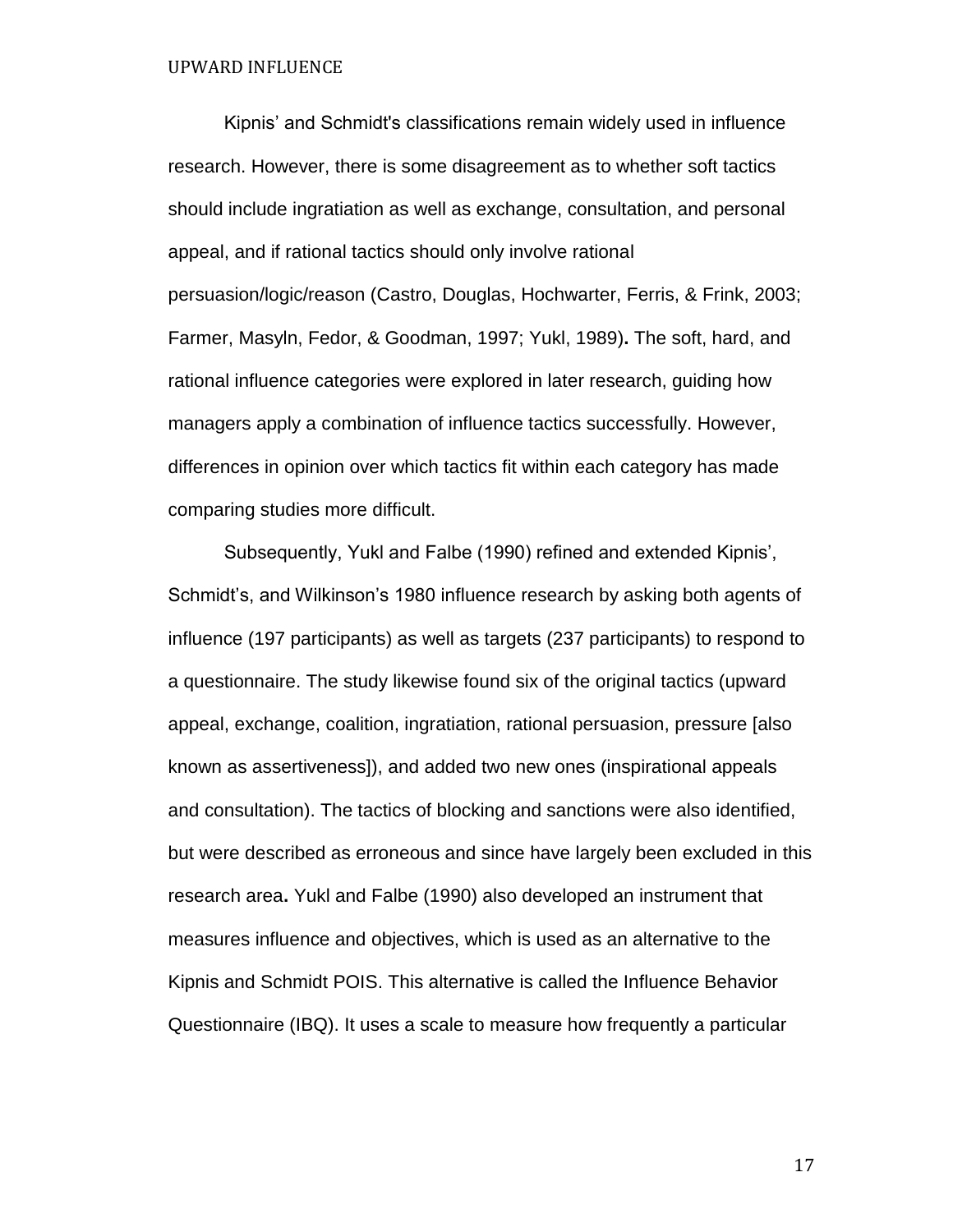individual uses each type of influence behavior, and has become a widespread tool in research.

As the study of influence has grown, researchers have proposed a few supplementary tactics (Table 1, p. 13) in addition to the eight classified by Yukl and Falbe. More recently, influence research has focused on defining new tactics such as gifting as well as uncovering determinants such as gender and personality (Cable & Judge, 2003; Leong, Bond, & Fu, 2006; Smith, Watkins, Burke, Christian, Smith, Hall, & Simms, 2013; Yukl, 2006).

| <b>Influence Tactic</b>                                                                                 | <b>Study</b>                                                                   |
|---------------------------------------------------------------------------------------------------------|--------------------------------------------------------------------------------|
| <b>Friendliness</b>                                                                                     | Tepper, Brown, & Hunt, 1993                                                    |
| <b>Personal Appeal</b><br>Legitimating                                                                  | Yukl, & Tracey, 1992; Yukl, & Tracey, 1992;<br>Yukl, Guinan, & Sottolano, 1995 |
| Apprising<br>Collaboration<br>Gifting<br>Informal Approach<br><b>Written Explanation</b><br>Socializing | Leong, Bond, & Fu, 2006; Yukl, 2006                                            |
| Manipulation<br>Persistence<br>Rewarding                                                                | Mowday, 1978; Porter, Allen, & Angle, 1981;<br>Steensma & Milligen, 2003       |
| Politicking                                                                                             | Steensma & Milligen, 2003                                                      |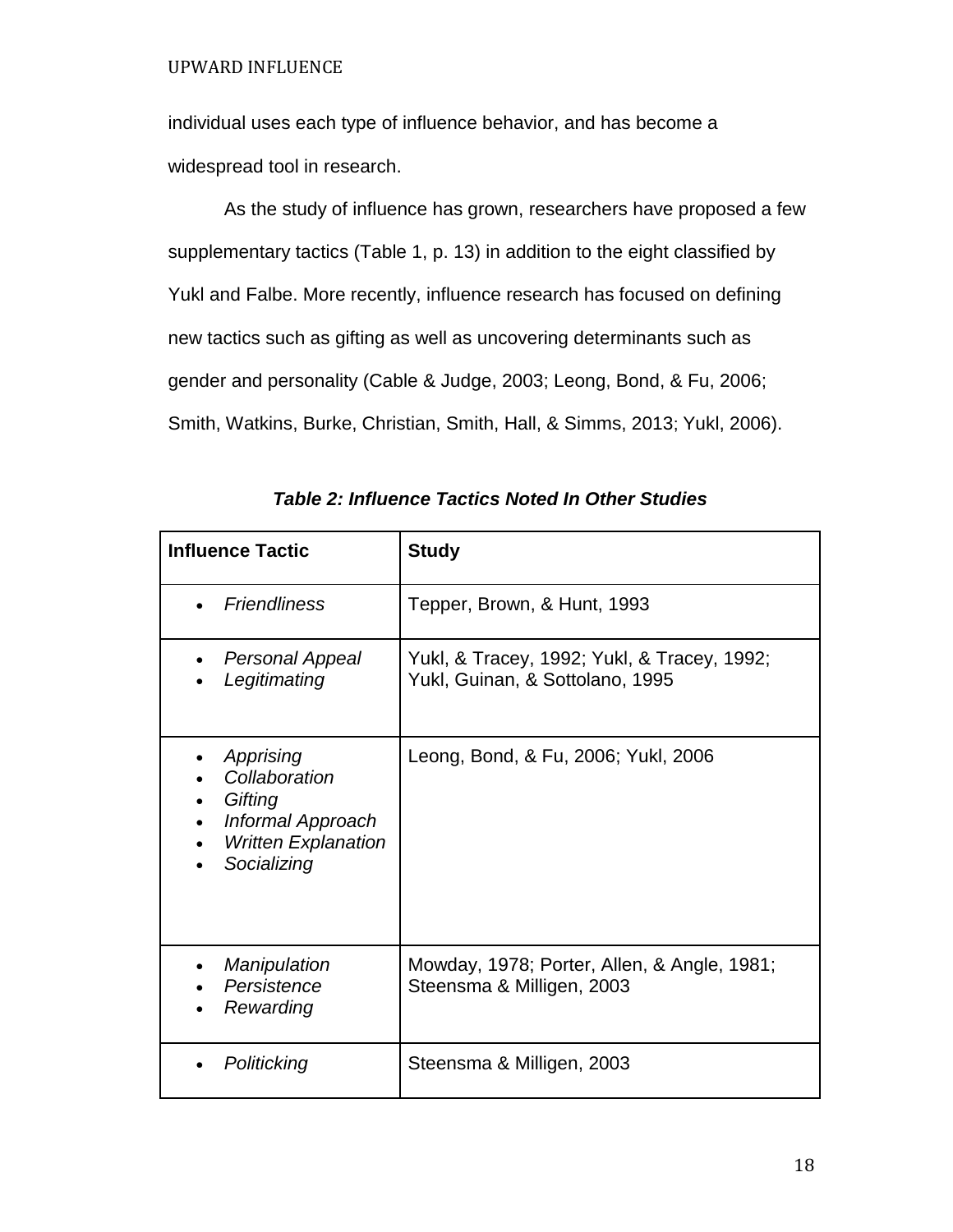# **Upward Influence**

In the context of this paper, upward influence is defined as an attempt by an individual in a lower ranking role to obtain conformity from those in higher positions and for the target to yield to desired outcomes (Allen & Porter, 1983; Higgins, Judge, & Ferris, 2003; Kipnis & Schmidt, 1988; McShane & Von Glinow, 2005). As compared to others in the workforce, employees with less power and authority will typically utilize upward influence tactics the most in order to gain compliance from their bosses (Kellerman, 2008; Schilit & Locke, 1982). Depending on the situation, different influence tactics can be effective; however, specifically for subordinates attempting to influence their supervisors, there are only a few tactics that have been shown to work (Allen & Porter, 1983; Higgins, Judge, & Ferris, 2003). Thus, employees should strategically choose which tactics to use before attempting to influence others.

Another term to describe the phenomenon of upward influence is "managing up." Even though this phrase carries some negative connotation, knowing how to implement upward influence tactics is a vital skill that anyone with a boss should learn in order to effectively engage and communicate ideas and knowledge (Cohen & Bradford, 1984; Keys & Case, 1990). In addition, spending time with a boss while exercising upward influence will increase employee job satisfaction as well as employee-supervisor relationships. According to a study done by Leadership IQ in 2014 surveying 32,410 American and Canadian executives, managers, and employees: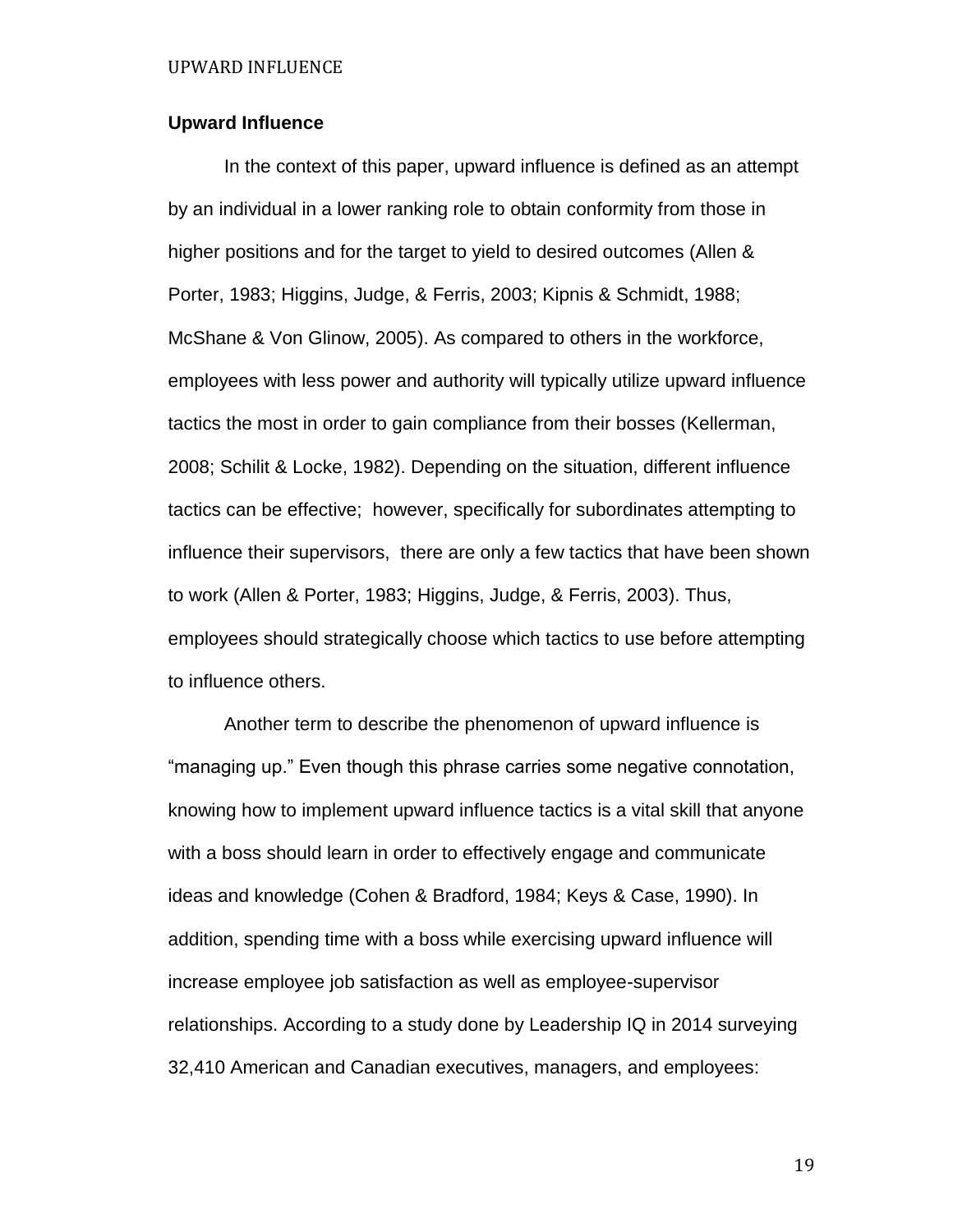"People who spend 6 hours per week interacting with their leader are 30% more engaged and 29% more inspired than people who only spend 1 hour per week interacting with their leader" (Murphy, 2014). Presumably, upward influence would also teach an employee how to take into account other perspectives and work preferences to attain individual needs, which is another beneficial skill in the workplace mastered through upward influence attempts.

Teaching employees how to influence those above them is also favorable for companies. It is impossible for a chief executive officer to make all decisions on his or her own (Myers, 2011). Moreover, it is beyond the bounds of possibility for a chief executive officer to personally work on every project. These constraints mean that a chief executive officer must rely on the efforts of others and be able to determine which directions employees should follow while it is necessary for employees throughout the company to implement decisions made by management and know how to effectively influence that decision-making process. When upper management listens to the ideas and concepts of their employees, this can result in significant progress which might otherwise not occur. For example, Jony Ive as Senior Vice President of Industrial Design at Apple was able to design and bring to market some of Apple's most successful products, such as the 1998 Mac, the 2001 iPod, 2007 iPhone, and 2015 Apple Watch (Fingas, 2015). Jony Ive might never have had that opportunity, and Apple might never have enjoyed its phenomenal success, had the CEO of Apple at the time (Steve Jobs and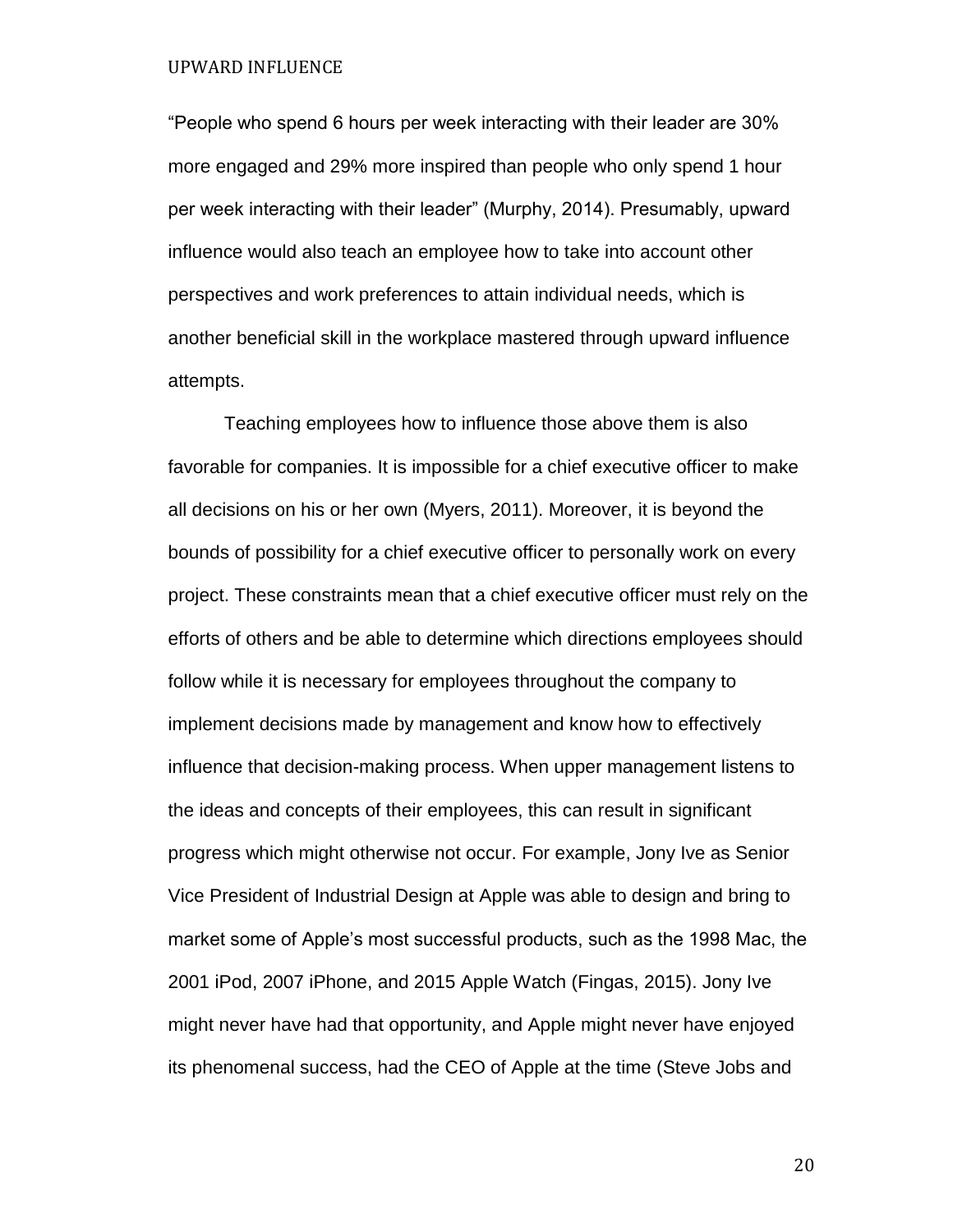then Tim Cook) not listened to and been influenced by the ideas and concepts of Jony Ive.

Utilizing upward influence tactics is especially relevant in, and suited to, the 21st century work environment. The rise of technology in the last decade has resulted in the increased need for collaboration within the workplace. According to a 2014 Peer Research Center study, email and the internet are seen as the most important forms of communication and information tools used among employees (Purcell & Rainie, 2014). These tools encourage upward influence because they make it easier to approach and contact those in higher positions and to promote consent to a desired outcome.

In addition, in a flattened organizational structure, in which layers of management of a business are eliminated, lower level employees are given more opportunities to make more decisions (Wulf, 2012). For that reason, employees need to be able to influence their supervisors to encourage proposals and influence work (Wulf, 2012). There is a growing trend in American companies to increasingly flatten organizational structures (Markgraf, B., n.d.). Companies like Medium, Buffer, and Zappos have all claimed that this type of structure empowers employees and provides an opportunity to cut costs (Frink, 2003). Flat structures allow individuals to feel confident enough to apply upward influence strategies with C-suite employees.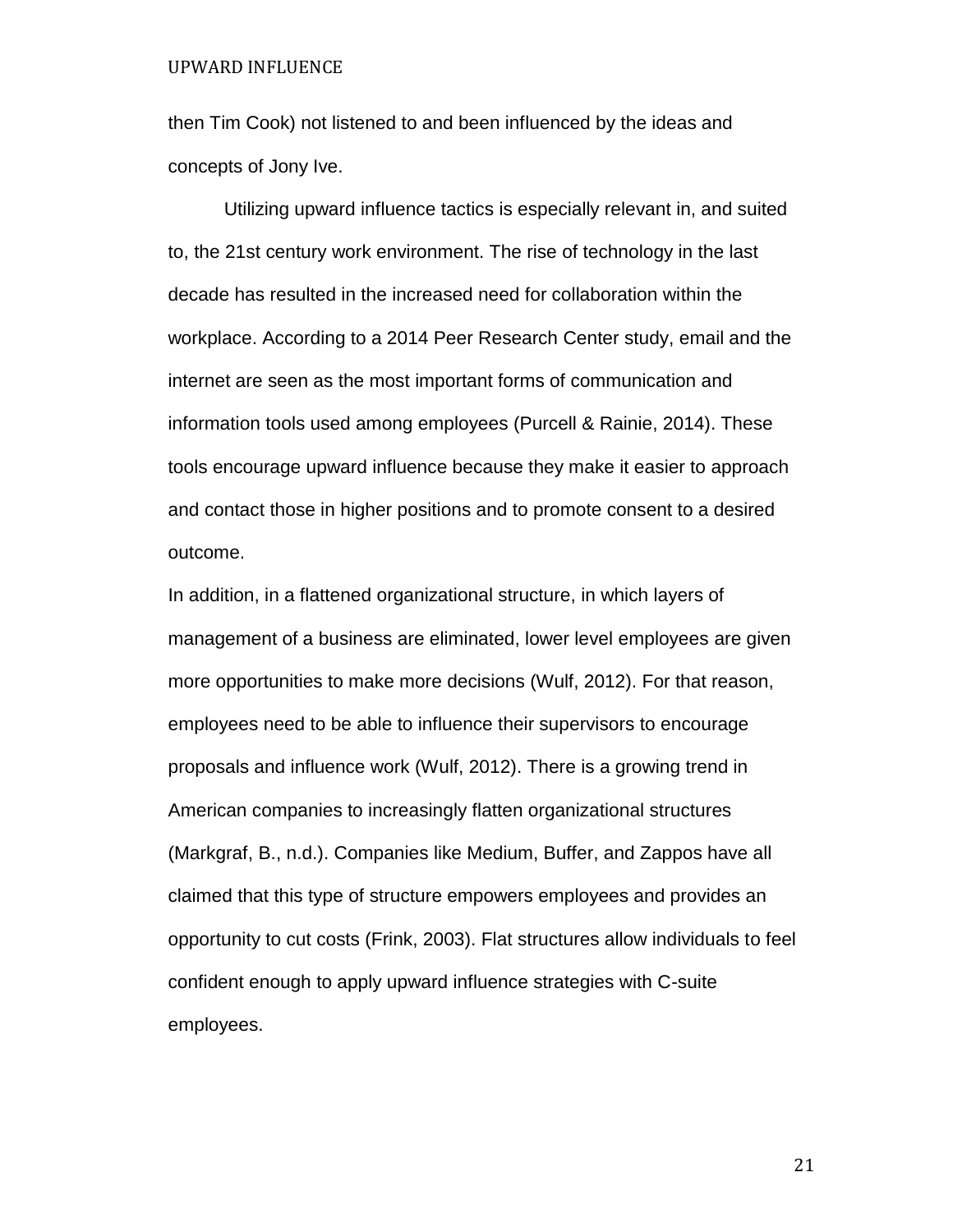Upward influence is particularly relevant in an environment of constant downsizing (Castro, Douglas, Hochwarter, Ferris, & Frink, 2003). Because individuals feel protective of their roles, they attempt upward influence tactics to advocate for their proposals in order to demonstrate their personal and unique value to their superiors. Thus, knowing which tactics are most advantageous to boost the likelihood of success for influencing a supervisor is essential in this modern period. For this reason, the following discussion examines research on the success and failure of using both single and combined influence tactics in an upward direction.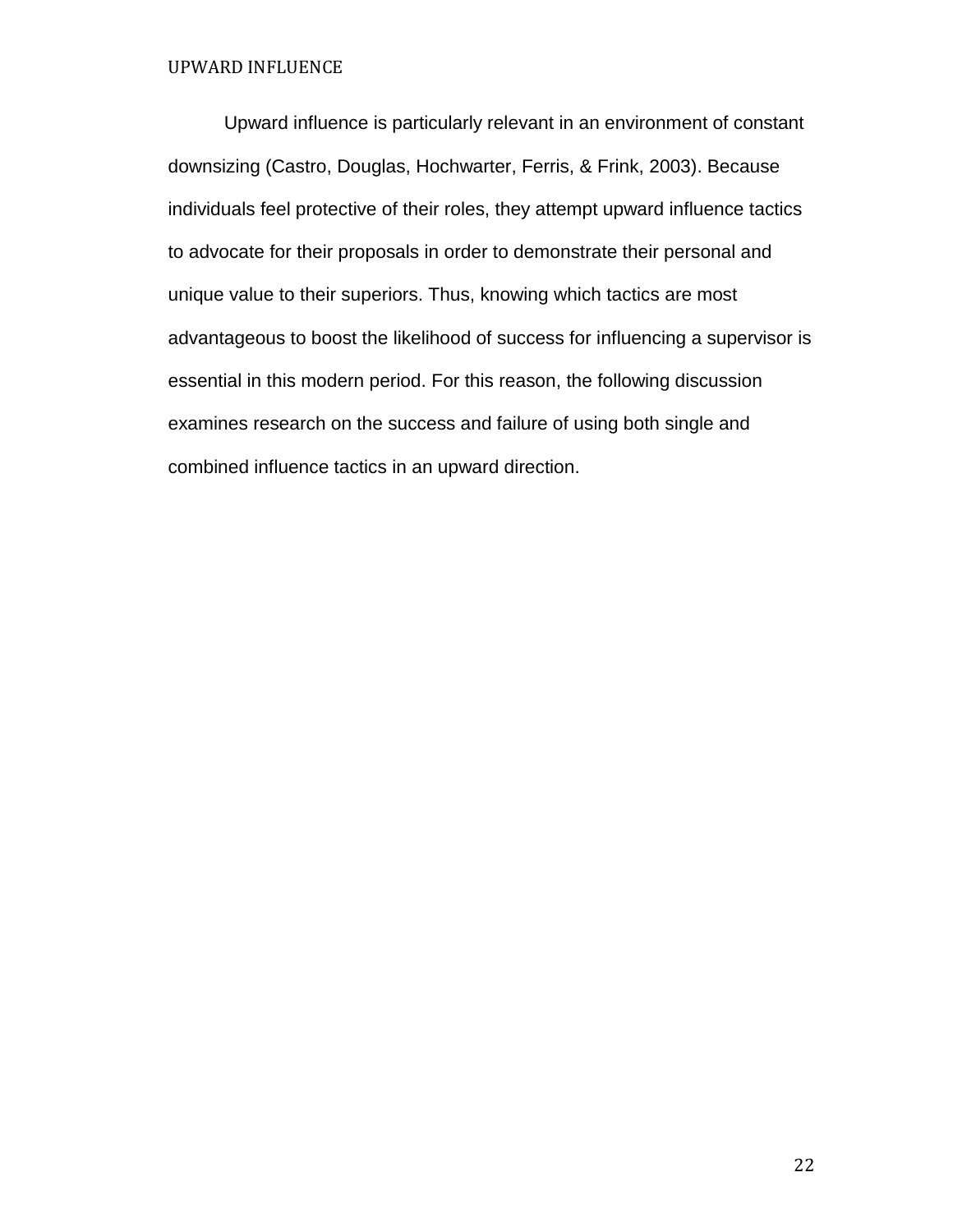*Discussion Part One: Individual Upward Influence Tactics*

# **Achieving Upward Influence with Single Tactics**

Over the years, researchers have studied numerous influence tactics, but only a few individual strategies were reported as suitable for galvanizing supervisors to carry out desired outcomes by a subordinate. This is because subordinates normally have less power and, therefore, no formal authority over those who they are trying to upwardly influence (Porter, Allen, & Angle, 1981). Consequently, an agent of upward influence has less leverage over the target (Yukl & Tracey, 1992). For that reason, influence tactics that are usually successful in downward or lateral attempts are weaker in upward attempts (Yukl & Tracey, 1992). Thus, Schilit and Locke (1982), Keys and Case (1990), as well as Yukl and Tracey (1992) agree that there are only a few tactics in an upward direction that have been shown to have some degree of success in affecting the thoughts, behavior, and feelings of a target: rational persuasion, consultation, and ingratiation. Inversely, influence tactics such as exchange should not be carried out in upward influence situations because of their weak correlation to successful upward attempts.

# **Successful Tactic: Rational Persuasion**

Based on quantitative and qualitative research, rational persuasion is the most relied upon strategy and is consistently found to be the most successful upward influence tactic. Schilit and Locke (1982) found that the most frequent approach to influence those in higher positions was to logically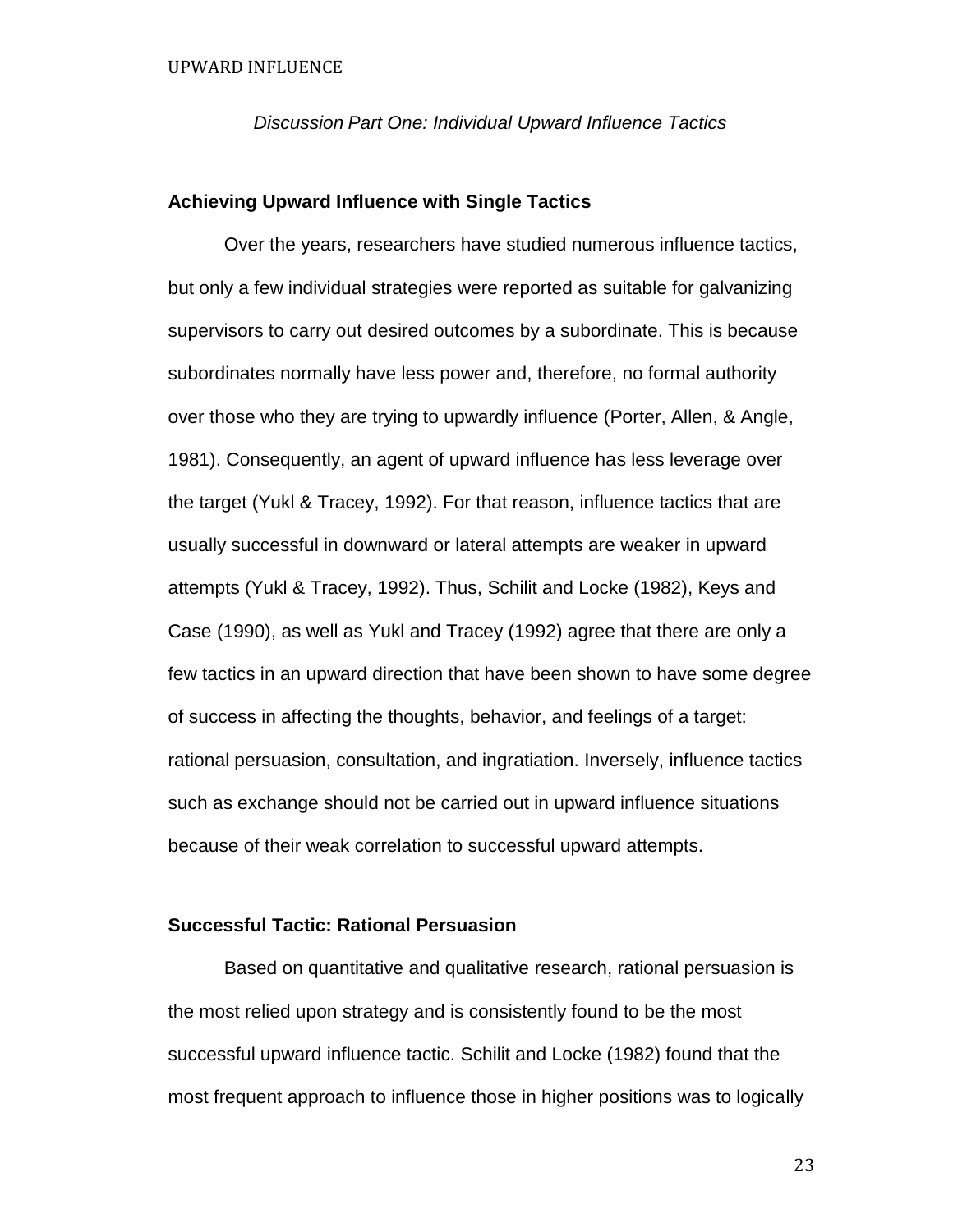present one's ideas. Out of 83 subordinate perspectives in the research study, 75 participants said they used rational persuasion in upward influence attempts (Schilit & Locke, 1982). To attain this information, 83 full-time employed participants, who were older than 20 years of age and settled at a company for at least six months prior to the study, were given the unbiased prompt, "please describe a time when you, either acting alone or with others, successfully/unsuccessfully influenced a supervisor and attained personal, group, or organizational goals" (Schilit & Locke, 1982). Because the questions are open-ended and unbiased, the interviewees were not prompted to respond in a constrained or scripted manner. Consequently, Schilit and Locke's (1982) data on rational persuasion as well as other tactics produced reliable information on the effectiveness of upward influence. Furthermore, the study seems to provide valuable and preliminary data, revealing that the presentation of logical arguments to a supervisor is the most frequently used and effective strategy in the workplace. Keys and Case (1990) strengthened the findings of the previous research by following Schilit and Locke's research method, although the sample differed in that all participants were not only employed for at least six months, but were also managers. Therefore, Keys and Case verified the external validity of Schilit and Locke's research by similarly concluding that rational persuasion was the most common way in which employees influenced their bosses.

Another study verifying the high frequency of rational persuasion when convincing those in higher positions of an argument is Yukl's and Tracey's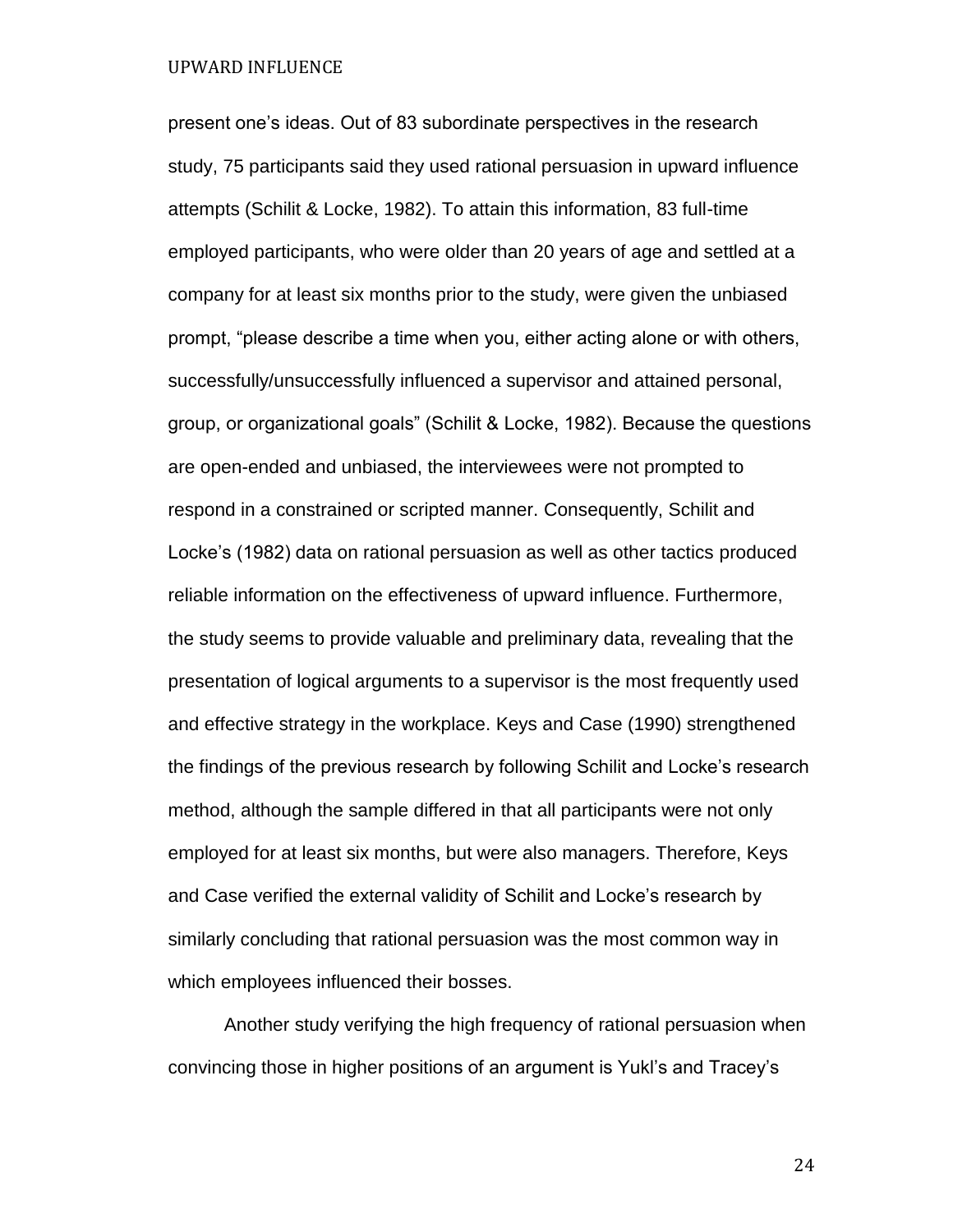1992 research. In the first part of the study, a consulting company administered a questionnaire to 526 subordinates, 543 peers, and 128 supervisors pertaining to 128 managers,an average of eight respondents per manager (Yukl & Tracey, 1992). The sample size was quite large, legitimizing the accuracy and confirming again that managers most often use reason and logic to successfully persuade higher ranking colleagues of their objective. Additionally, in Schilit and Locke's (1982) research, the average age was 27 years old, and in Yukl's and Tracey's (1992) study the mean age was 40 years old. The diversity of age reveals that these findings can be generalized across age groups. Nevertheless, more and updated research on the impact of age on upward influence tactics is needed before making any definitive statements. As a whole, the body of work, in which rational persuasion is consistently indicated as the primary strategy to successfully influence those in higher positions, is overwhelmingly convincing.

Even though rational persuasion is the most effective single upward influence tactic, knowing how and when to implement it takes not only training, but also competence (Cohen & Bradford, 2005). Therefore, there is no guarantee of success when an agent uses logic or reason to influence others (Higgins, Judge, & Ferris, 2003). This is evident because all of the studies examining the use of rational persuasion to convince supervisors of an objective found instances in which individuals failed to attain a goal while using rational persuasion. For example, in Keys and Case's (1990) study, subordinates who argued with their superiors while attempting rational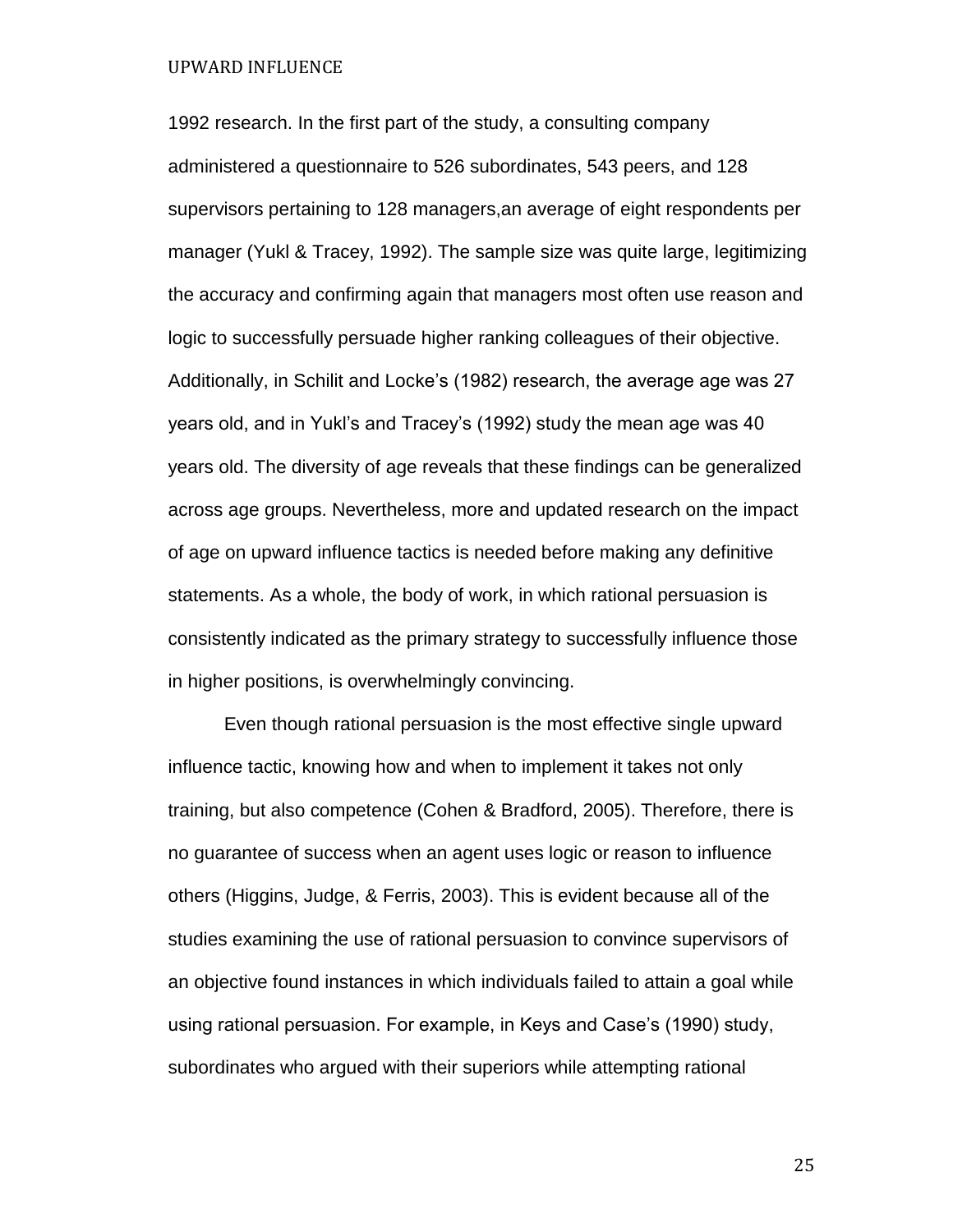persuasion often failed to achieve their goals. Presumably this is a result of lack of preparation as well as the use of improper tone and language in the attempt. An influencer's tone should always match the target's pitch to avoid aggravating the target and impede discovery of an agent's influence attempt (Cohen & Bradford, 2005; Mowday, 1978). Additionally, an agent should be cognizant of how to use language to share ideas and convince the target (Cohen & Bradford, 2005). For instance, using the word "because" can make someone sound more of an expert on a topic, so the agent sounds more persuasive (The Power to Influence, 2012). Employees should also present benchmarks and cost-benefit analyses to persuade individuals in higher positions to execute at least as well as or better than competitors (Cohen & Bradford, 2005; DuBrin, 2009). For example, an employee could remark on the cost per sale or the revenue per product in comparison to a competitor. Additionally, an employee could mention how much money and resources the company would save if a boss follows the advice of an employee. This would demonstrate to a supervisor that the employee has done sufficient research and has provided persuasive information. However, if a target discovers inaccurate information, it will undermine the argument and an agent's influence attempt, and can lead to the loss of the target's trust (Wells & Kipnis, 2001). While an agent using rational persuasion should not avoid using this tactic for fear of negative repercussions, the individual should be cautious of impairing relationships (Perceptions of Organizational Politics, 1992). Information will appear more factual and reliable when using graphs,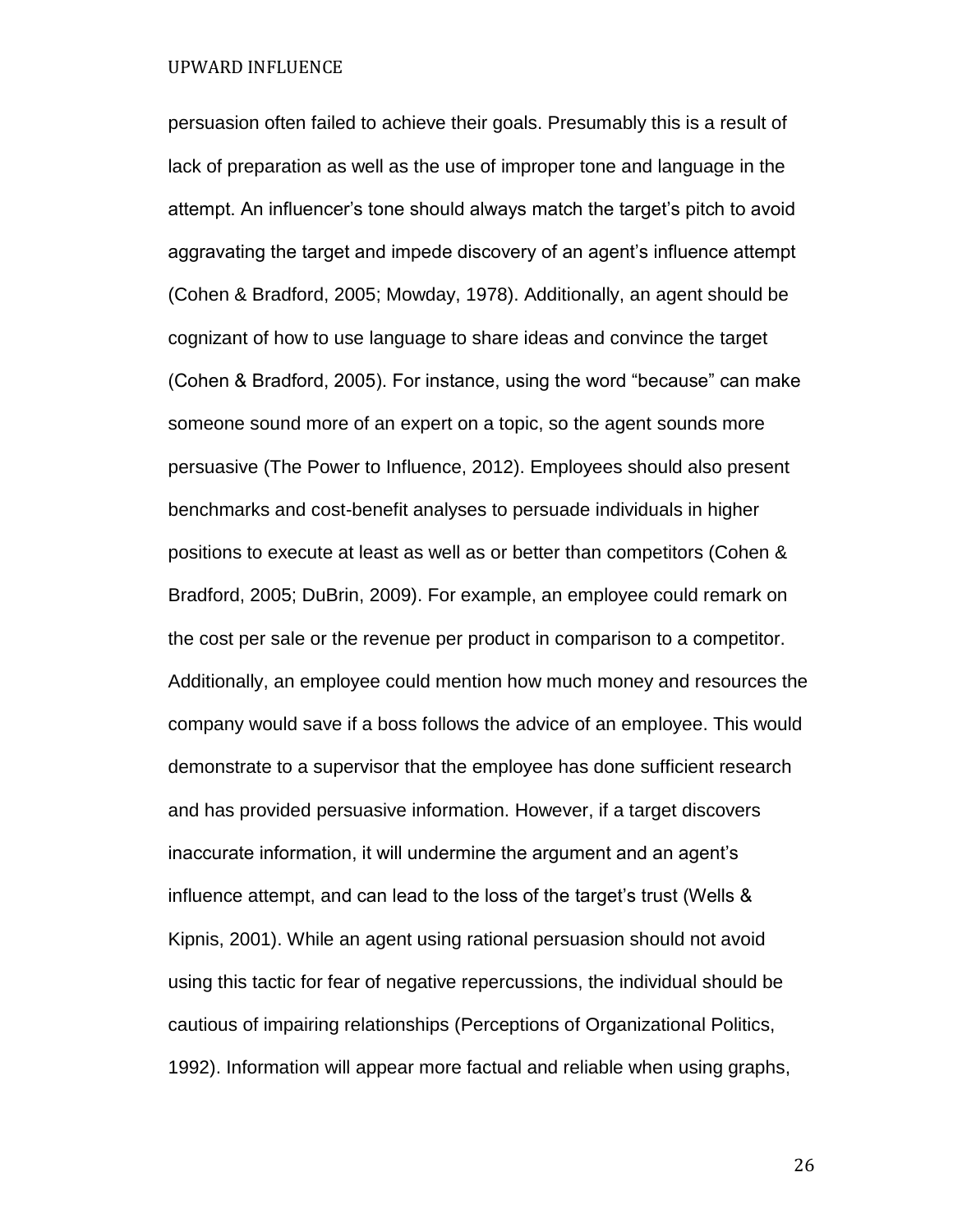data, and testimonies (Cicero, 2016). Also, even when an influencer is trying to promote something of self-interest, it is important to phrase an objective in a manner that appears favorable to the manager and the company (Cohen & Bradford, 2005). Cohen and Bradford (2005) give the example, "Notice the difference between saying that you want your boss to help develop you because it will make you happy, and wanting development because it emphasizes the return on the boss' investment, which he or she cares a lot about." This likewise stands as a good example demonstrating the importance of language choice, which will affect the success of the persuasion attempt. The way the information is presented can also determine a favorable outcome. For instance, Kipnis Schmidt, and Wilkinson (1980) found that the most frequently used strategy was to "[write] a detailed plan that justified my ideas." Moreover, Keys and Case (1990) discovered in their research that most reported narratives in which a subordinate influencer used a "presentation of a complete plan, a comparative analysis or quantitative analysis, or documentation of an idea or plan by way of survey, incidents, or interview," that person would succeed at persuading the superior in the desired outcome. The goal is to present material in such a manner that will win over the approval of one's target, so that individuals become sympathetic to the argument (Cicero, 2016). Ultimately, the target has free will to choose whether or not to comply with an agent's desires (Perceptions of Organizational Politics, 1992). As a result, the agent needs to use rational persuasion, a strong and positive tactic, to voluntarily win over a target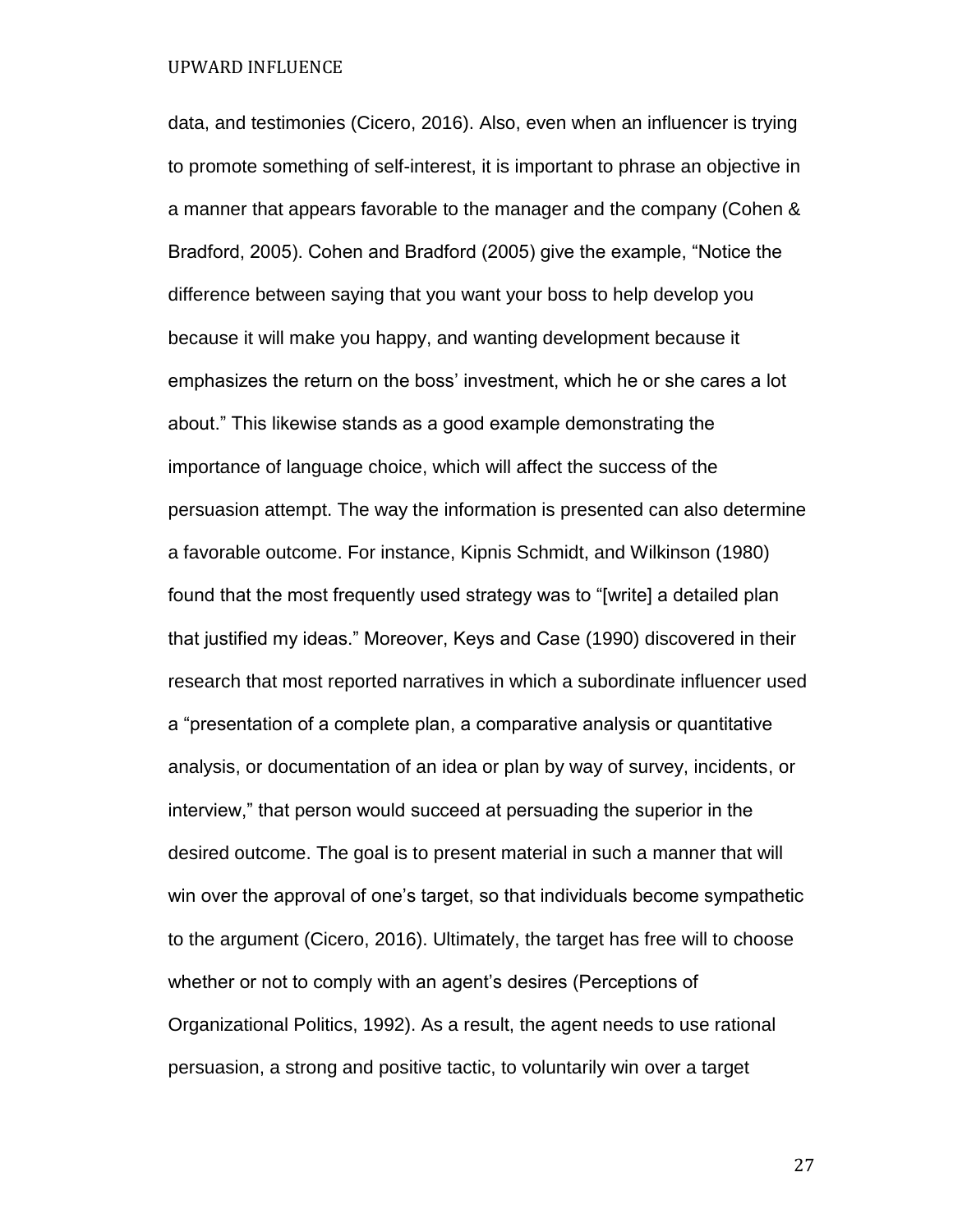(DuBrin, 2009). Additionally, the more persuasive an individual is while utilizing rational persuasion the greater the likelihood of success.

# **Successful Tactic: Consultation**

Although research shows consultation is an effective upward influence tactic, the degree to which one finds success using it differs depending on the study. For example, in Yukl's and Falbe's 1990 study rational persuasion was not the only tactic used in preference to other strategies in upward influence attempts. In the study, 60 participants (made up of employees attending an MBA program and managers engaged in management development courses) were told to explain situations in which they attempted to influence others in higher positions (Yukl & Falbe, 1990). These narratives were then coded and analyzed. The average frequencies in which upward influence tactics were reported by agents were the following: "pressure tactics 1.5, upward appeals 1.6, consultation 3.3, exchange tactics 1.4, coalition tactics 2.3, ingratiating tactics 2.2, rational persuasion 3.3, inspirational appeals 2.5" (Yukl & Falbe 1990). Consultation had a score of 3.3. This means that participants were more likely to engage targets in a task with a target than utilize approaches such as assertiveness and upward appeal. The data also shows that rational persuasion had a score of 3.3. In other words, both rational persuasion and consultation seem to be used equally as frequent in upward influence success cases. In other studies, such as Yukl's and Tracey's (1992) 128 superiors gave feedback and provided examples of their experiences of being influenced by subordinates. In contrast, consultation had a moderately high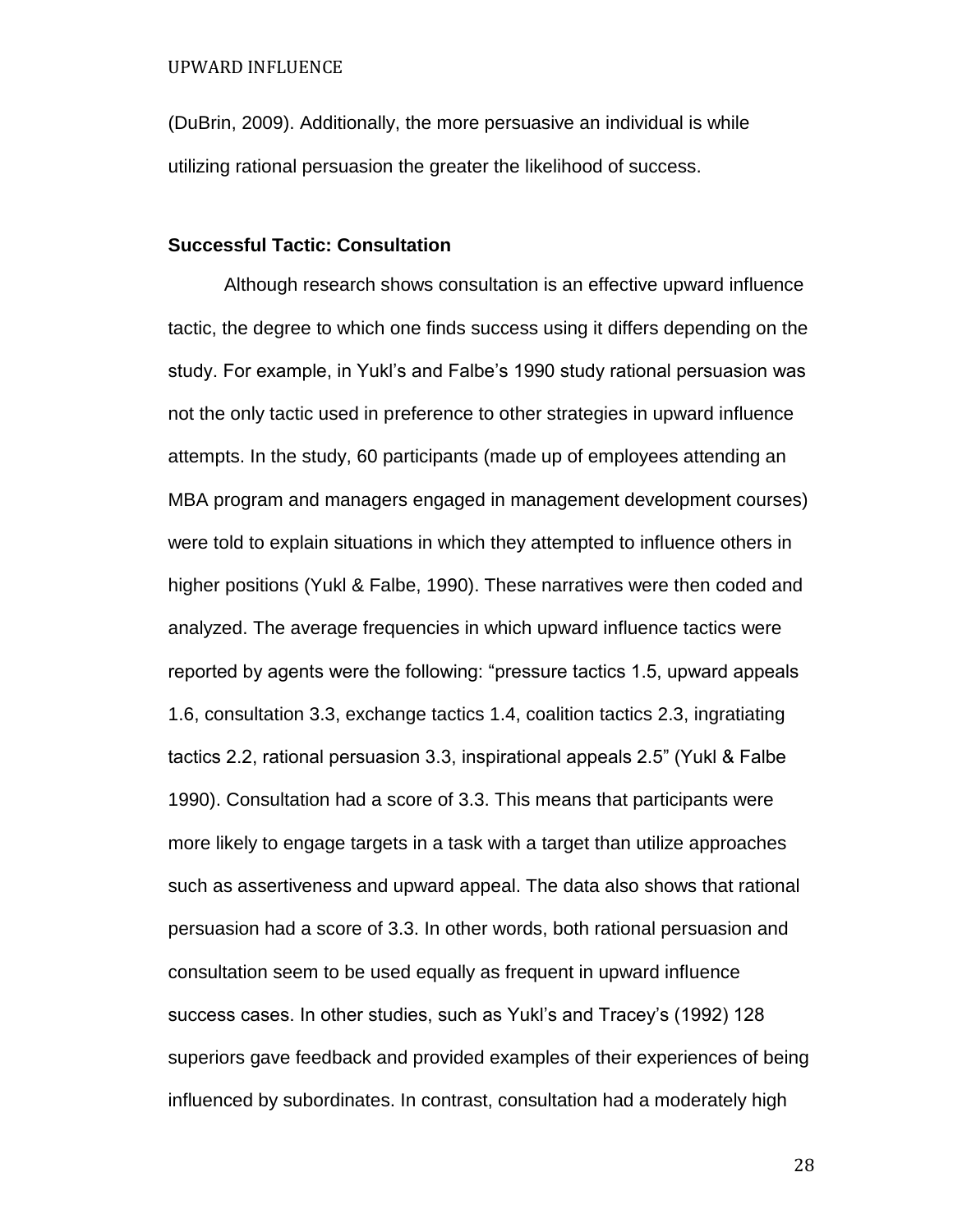average frequency, but less than rational persuasion (Yukl & Tracey, 1992). In other words, consultation is another advisable tactic to utilize to influence superiors in an upward direction.

#### **Successful Tactic: Ingratiation**

While researchers agree that rational persuasion and consultation are frequently successfully used upward influence tactics, there are varied and contrasting results pertaining to ingratiation in an upward direction. For example, depending on the study, the average frequency of ingratiation, a tactic in which the influencer aims to get the target in a positive mood or think favorably of the influencer prior to making a request or proposal in an upward direction, fluctuates with an average frequency from as high as 3.97 to as low as 2.2 (Kipnis, Schmidt, & Wilkinson, 1980; Yukl & Tracey, 1992). This variability points to ingratiation as a tactic that should be carefully considered on a case by case basis before being used, since it can either be very helpful or relatively unhelpful in convincing the target. Evidently, more studies focusing on this particular tactic need to be done to assess its value.

## **Unsuccessful Tactic: Exchange**

Exchange in varying studies was revealed to primarily be the most ineffective upward influence tactic, making its use inadvisable for any subordinates who wish to attempt influencing a boss. For example, when Yukl and Falbe (1990) examined 197 self-reports of influence, 60 of which were in an upward direction, exchange tactics were exercised by agents of influence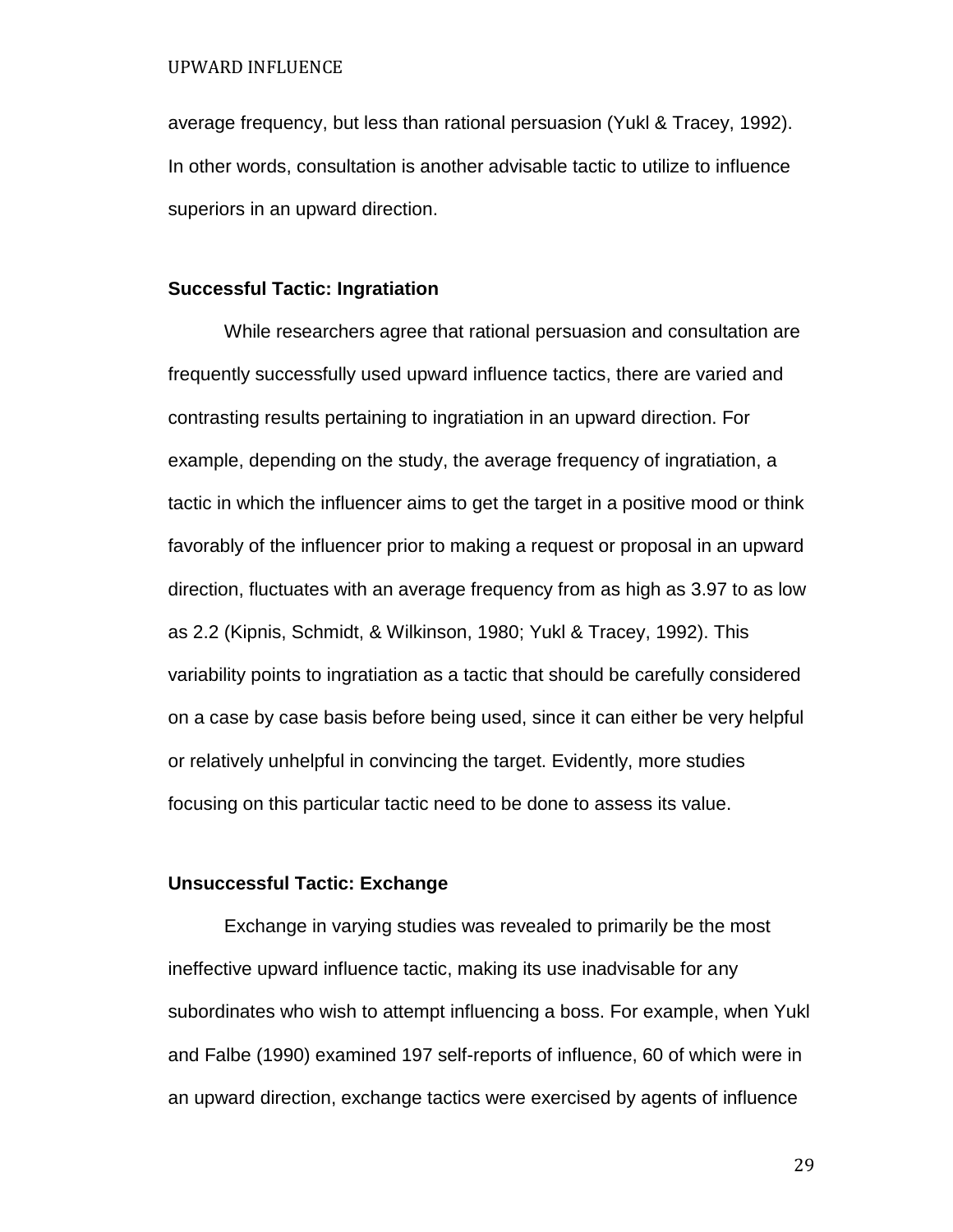the least frequently out of eight other tactics. Then, in another study in which Yukl and Falbe (1990) asked 237 targets of influence attempts to describe the behavior of subordinates, peers, and superiors, 79 upward influence situations were analyzed. Exchange tactics were again shown to have the lowest average frequency. In other words, Yukl's and Falbe's (1990) research revealed that subordinates do not promise a mutually beneficial exchange often to achieve tasks. A couple of years later Yukl and Tracey (1992) subsequently corroborated the previous research by getting data from 128 superiors on tactics used by managers to influence their decision-making. The study also found exchange to be employed the least and concluded this tactic to be the most ineffective strategy for influencing superiors (Yukl & Tracey, 1992). In the rare occasions when exchange was seen in studies by employees to influence those in higher positions, it was often employed with the intention to receive a personal benefit (Yukl, Guinan, & Sottolano, 1995). Furthermore, exchange would often involve bargaining resources, and then making the target feel indebted to gain further compliance in the future (Waldron, 1999). While every influence attempt depends on the person and the context, every situation should be carefully assessed by the influencer to decide which tactic is appropriate. However, unlike other tactics that show sporadic success, the collective research advises against employing exchange attempts in upward influence, so this tactic is normally not suitable for upward attempts.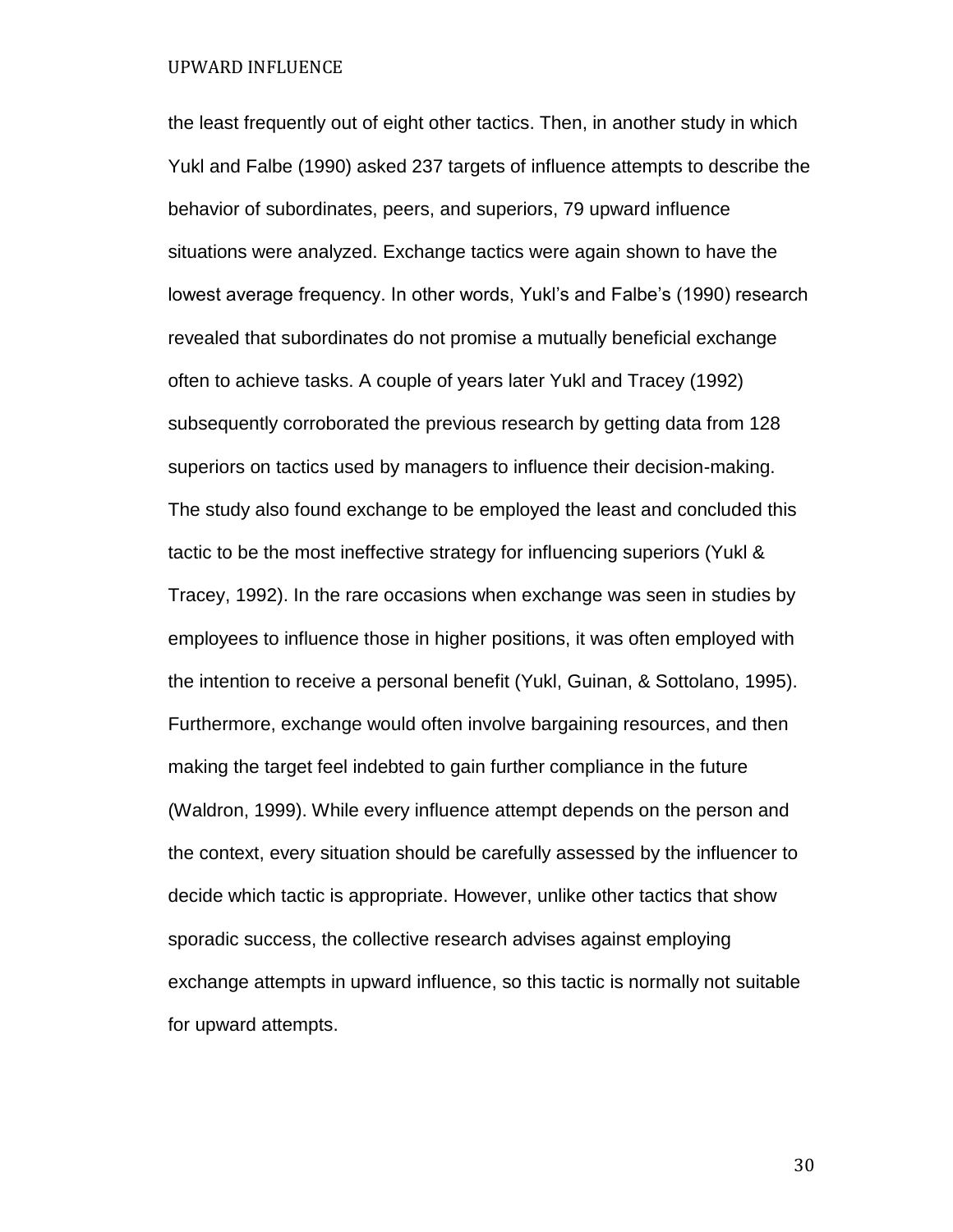*Discussion Part Two: Combined Upward Influence Tactics*

## **Achieving Upward Influence with Combined Tactics**

Individuals often use a combination of upward influence tactics rather than a single tactic (Yukl, 2006). What's more, studies have revealed that often in situations in which influencers combined two tactics, the agent had greater success than in situations in which the agent used only a single tactic (Yukl, 1989; Falbe & Yukl, 1992; Barry and Shapiro, 1992). For example, combining two soft tactics such as consultation, which evokes a target's empathy, and collaboration, which gains the target's assistance and support in an objective, is far more effective than using only one of these tactics alone (Yukl, 1989). However, the effectiveness of a combination depends on which tactics are grouped together (Falbe & Yukl, 1992; Yukl, 1989).

In some cases subordinates unconsciously use multiple influence tactics in one attempt (Keys & Case, 1990). For instance, Key and Case's 1990 study reported incidents of subordinates presenting plans to superiors (rational persuasion), while also unintentionally employing persistence and repetition. Even though accidental combinations of upward influence tactics can lead to desired outcomes, agents should learn which combined tactics are most persuasive**,** so as to become consistently effective in influencing their superiors with a group of tactics and to avoid unintended repercussions.

# **Successful Combined Tactics: Soft + Rational**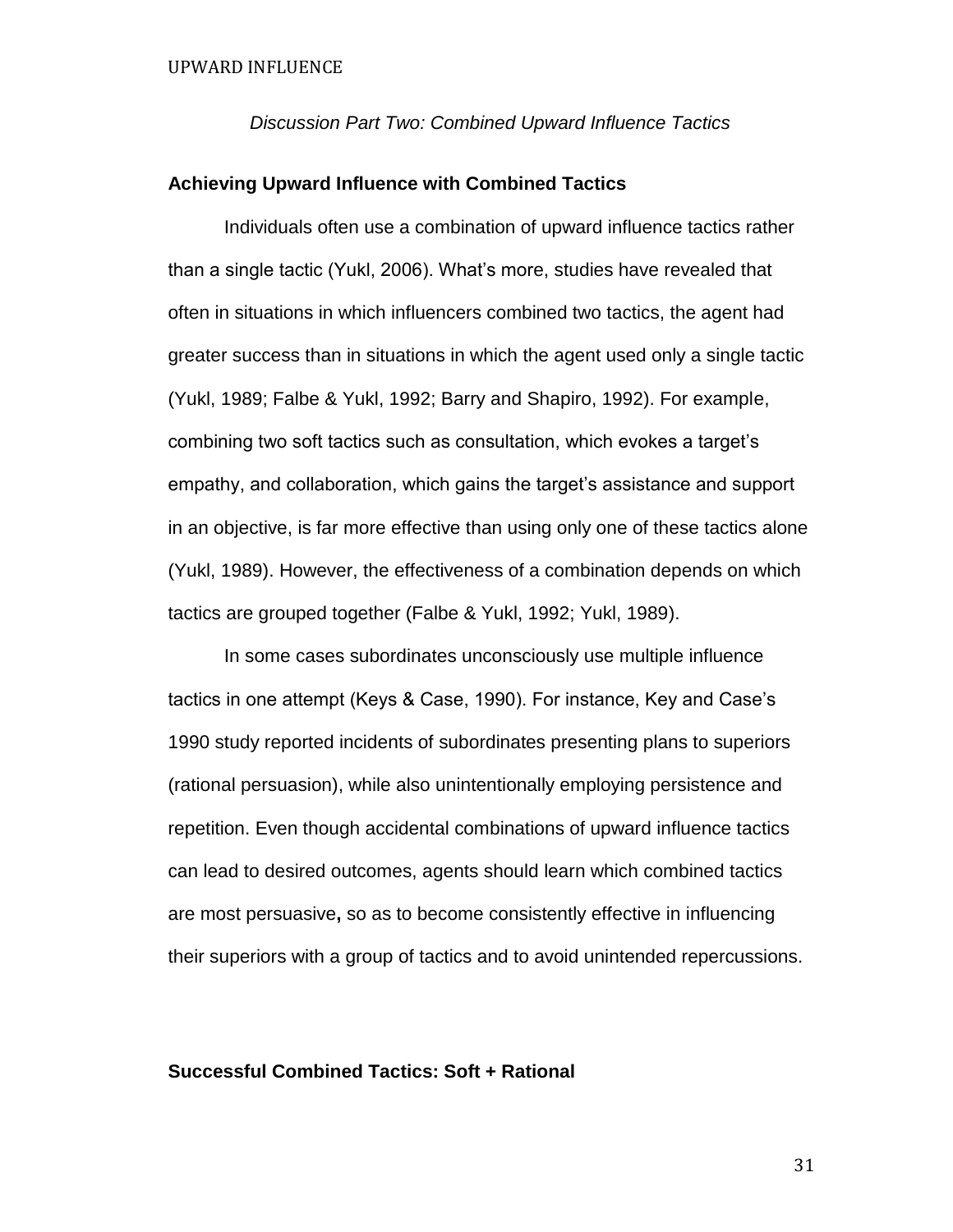Using soft tactics coupled with rational persuasion was more effective than using a single soft tactic or rational persuasion alone. For example, Falbe and Yukl (1992) studied the impact of using single tactics and combinations of tactics for managers in 237 cases of upward influence attempts. All occurrences of influence were described from the point of view of the target, so that the effectiveness of each tactic used alone or in combinations could be analyzed (Falbe & Yukl, 1992). They discovered that rational persuasion and consultation were often paired together in successful upward attempts. This is probably because if a subordinate is presenting a new product idea on a slideshow, getting the target involved in finding a way to implement it during the discussion will enhance the agent's influence and increase the likelihood of compliance. More recently, findings by Higgins, Judge, and Ferris (2003) in their meta-analysis studying influence tactics also indirectly showed that ingratiation (a soft tactic) and rationality led to successful upward influence endeavors, providing further evidence that these tactics used alongside one another are beneficial in upward influence attempts. Thus, combining soft and rational tactics together afford an employee a fair possibility of influencing a supervisor. Additionally, it appears that rational persuasion in particular is a strategy that is compatible with many other tactics.

# **Unsuccessful Combined Tactics: Hard**

A common misconception is that an effective way to influence others is through brazen, assertive, and relentless behavior (DuBrin, 2009). In the case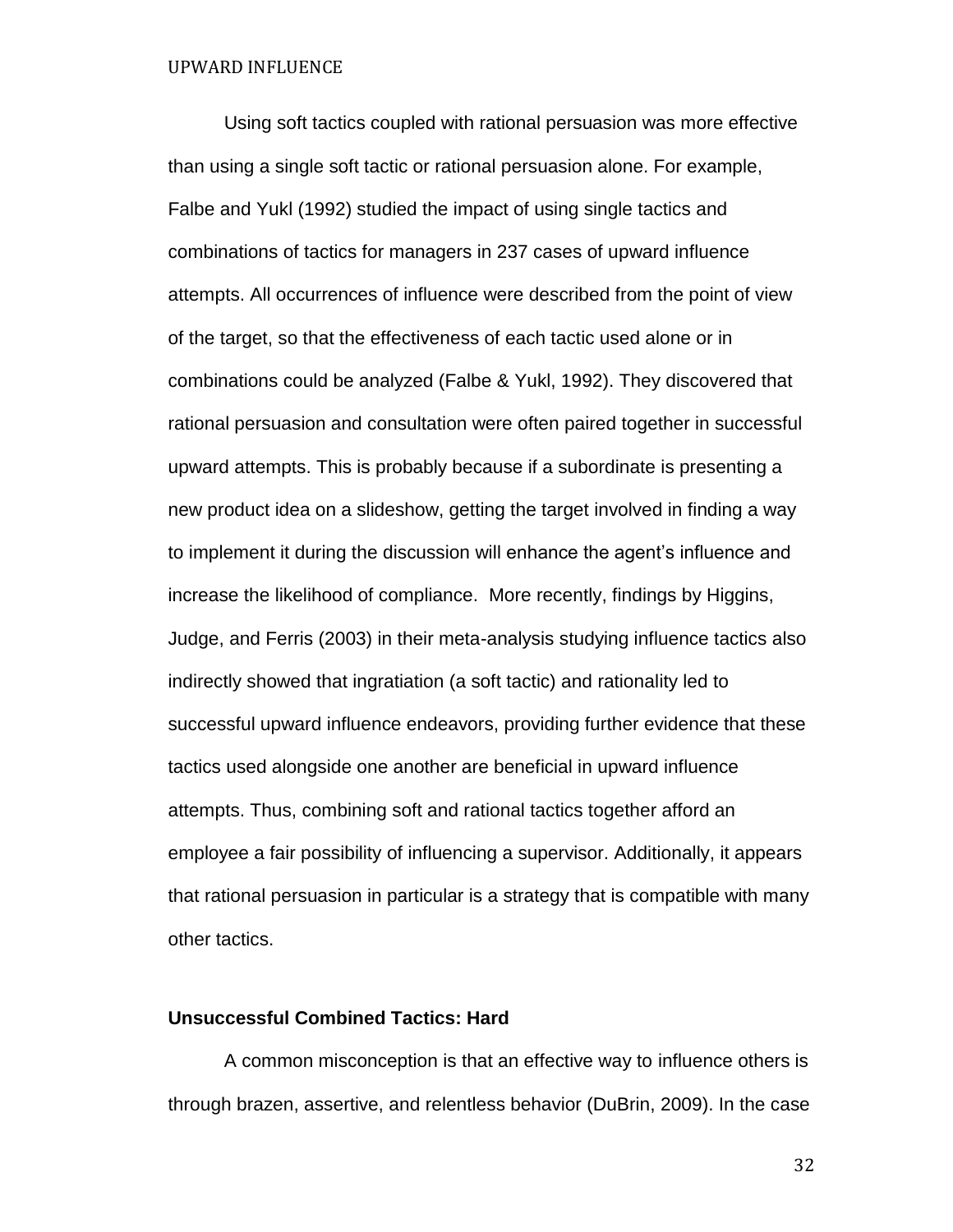of upward influence, employees do not have the authority to force a supervisor to do something, so influence can come from technical expertise, information, or social capital (Waldron, 1999). When hard tactics are too exaggerated, the result can be intimidating and an influencer will become disliked by managers, especially if regarded as overly generously compensated. Hard influence tactics can generate undesirable results because such behavior can appear as confrontational and inappropriate in the workplace (Castro, Douglas, Hochwater, Ferris, & Frink, 2003). In at least 50 percent of cases involving hard tactics, the agent of influence failed, so unless an employee does not care about the consequences of their actions it is not worth the risk (Keys & Case, 1990). Furthermore, researchers Castro, Douglas, Hochwater, Ferris, and Frink (2003) found that females were more successful at employing hard tactics than men. They proposed two explanations for this. First, women who have a positive disposition and are confident and enthusiastic could possibly be reducing the impact of hard tactics. Second, women may be interpersonally focused whereas men may be task oriented, thus women take into account other perspectives, making their influence attempts with hard tactics more successful. Castro, Douglas, Hochwater, Ferris, and Frink's (2003) research needs to be expanded upon before more conclusive assessments on the impact of gender on the success of influence tactics are made.

There is in addition one more possible scenario in which hard tactics can lead to desired outcomes. That is when an employee becomes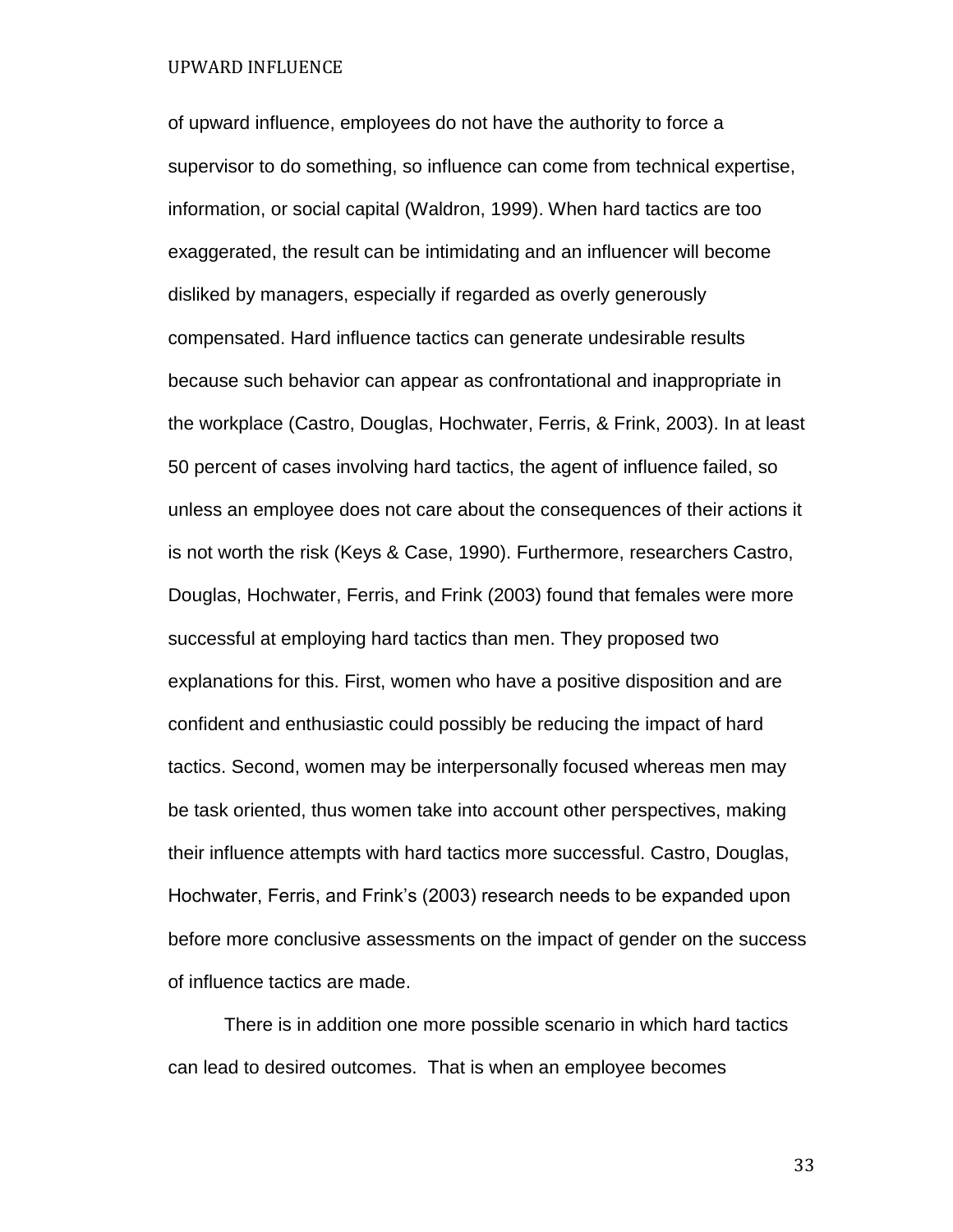indispensable, developing unusual power over the target (Keys & Case, 1990). However, this is a rare position for any employee to be in and it carries the danger of over-confidence, so it is usually inadvisable to rely on this as the tactics of choice.

# **Unsuccessful Combined Tactics: Hard + Soft**

Combining hard tactics with soft tactics has not been shown to be successful either. For example, forceful pressure and ingratiation could thwart any feelings of companionship between a subordinate and supervisor. By the same token, assertiveness and consultation could undermine trust and make collaboration seem worthless. In addition, in a laboratory experiment testing scenario-based influence attempts, ingratiation was more likely to be successful when not paired with exchange (Barry & Shapiro, 1992). This highlights that combinations of hard and soft tactics decrease the likelihood of a successful influence attempt. If a subordinate is not careful, he or she can undermine influencing efforts by using incompatible tactics.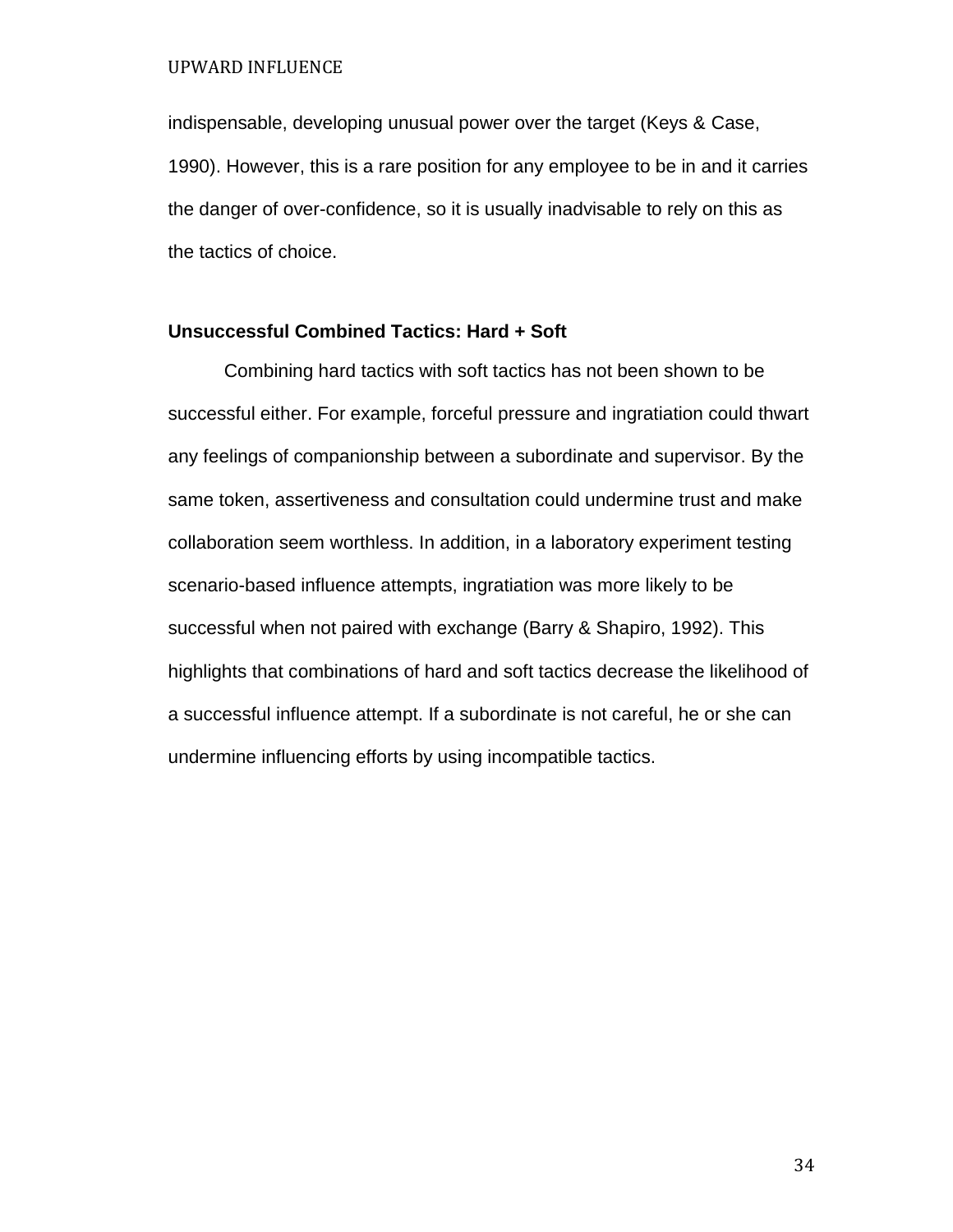# *Discussion Part Three: Limitations*

# **Lack of Research**

Unfortunately, in spite of the important role that upward influence plays in organizations, there are a limited number of studies focused on this specific area of influence. In a meta-analysis examining influence research from 2003- 2017, only three articles investigated had intentionally and primarily studied upward influence (Lee, Han, Cheong, Kim, & Yun, 2017). Consequently, there is a question as to how strong the validity of any conclusions may be, given that there is some uncertainty as to whether change to influence research would be necessitated by the appearance of new data. Another consequence of the limited amount of research so far undertaken on upward influence is that some tactics for exerting influence have been studied more than others. For instance, while there is adequate data on the effectiveness of rational persuasion, there is a paucity of reliable research with respect to other tactics, such as ingratiation.

## **Cultural Limitations**

This thesis is intended to take the form of a comprehensive review and analysis of material on upward influence. Because the literature reviewed in this thesis was primarily generated in the United States and Canada, there is some question as to the generalizability of the conclusions reached internationally. In reading the limited source material presented in this thesis,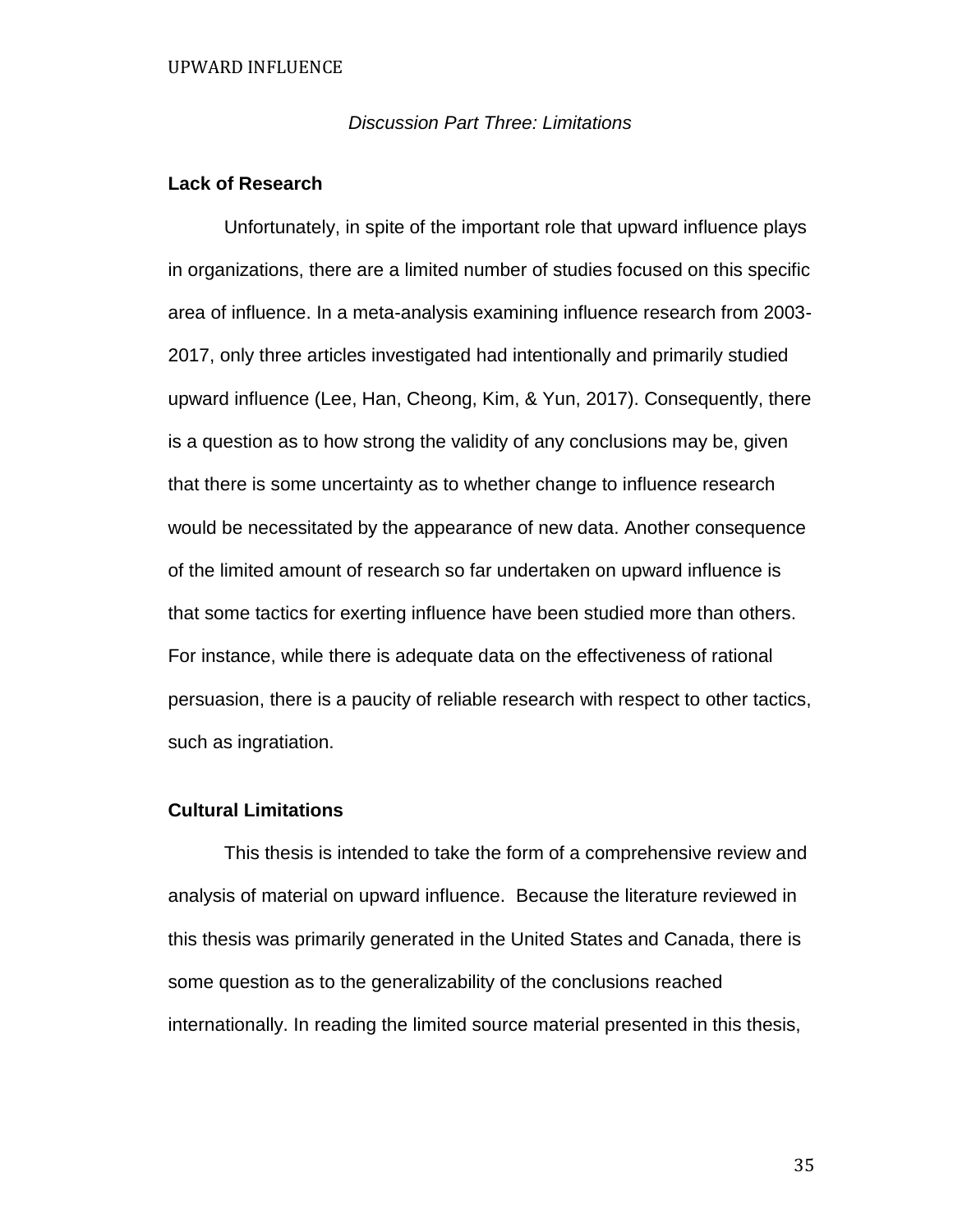the reader must take note that the data is restricted and may only be

applicable to organizations within North America.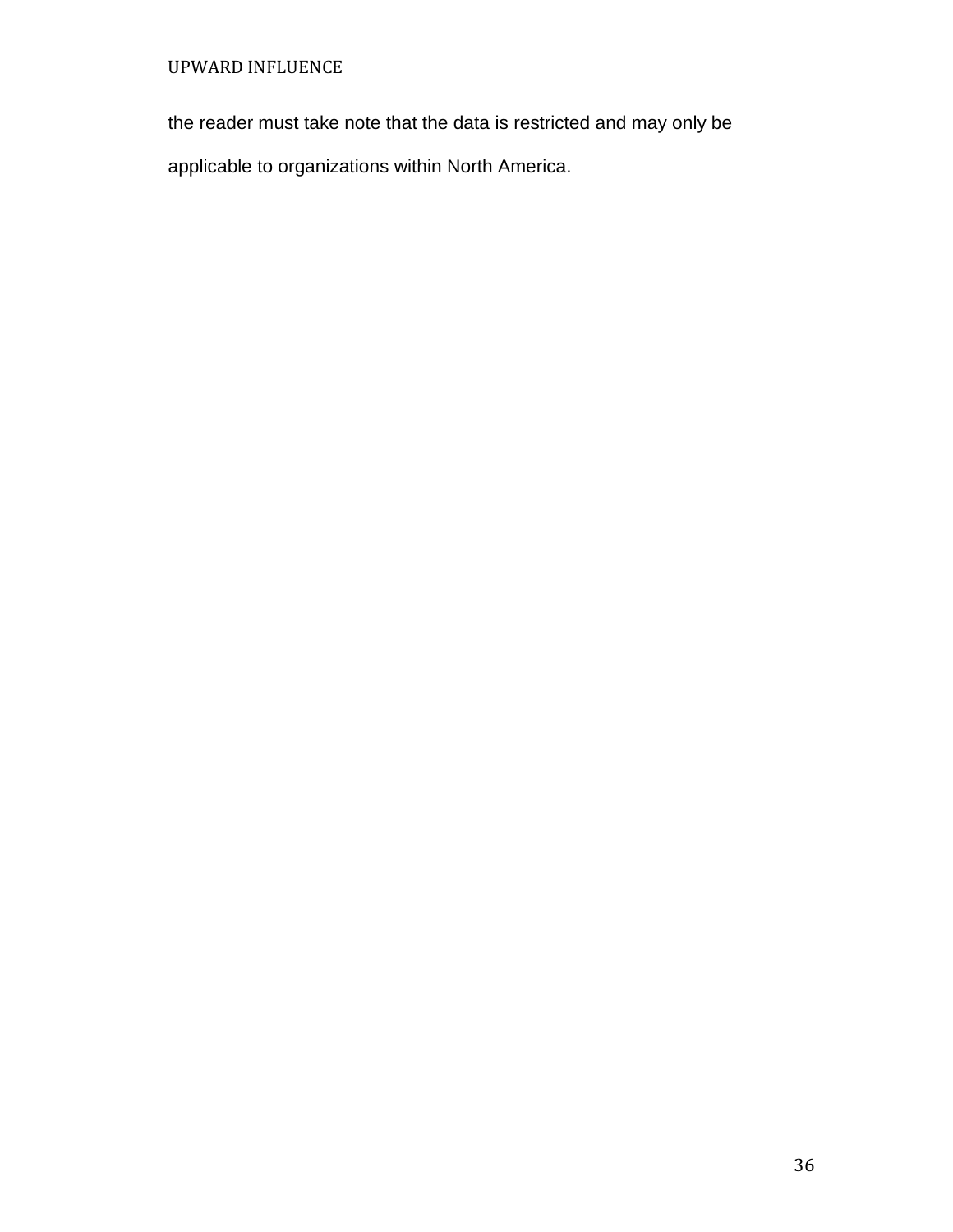*Discussion Part Four: Future Research*

# **Methodological Considerations**

Even though the literature discussed in this thesis was published in trusted journals and produced by knowledgeable researchers, there are a few methodological improvements that can be considered to deepen knowledge on upward influence. While some research studies have compared the strategies carried out in successful and unsuccessful influence incidents, other studies have investigated correlations between questionnaire measures of tactics and measures of managerial performance, commitment, compliance, resistance, etc. None of the correlational studies have looked at both short-term and long-term outcomes as a result of influence behavior. Nor have the incident studies dealt with the problem of inconsistent role expectations and perceptions, causing some managers to be more sensitive to pressures by subordinates than others. Moreover, depending on the study, the number of tactics that can be coded in an influence attempt differs. For instance, in Falbe and Yukl's 1992 study each attempt was limited to no more than two tactics. This simple dichotomy prevented a more complex understanding of upward influence. It is impossible outside of a lab environment to know all the variables affecting an individual's decision. In this regard, it is difficult to isolate the effects of one individual's use of influence from the actions of another and the effects of more than two influence strategies in an attempt (Higgins, Judge, & Ferris, 2003; Mowday, 1978). There is also a great disparity in sample sizes, limiting the accuracy and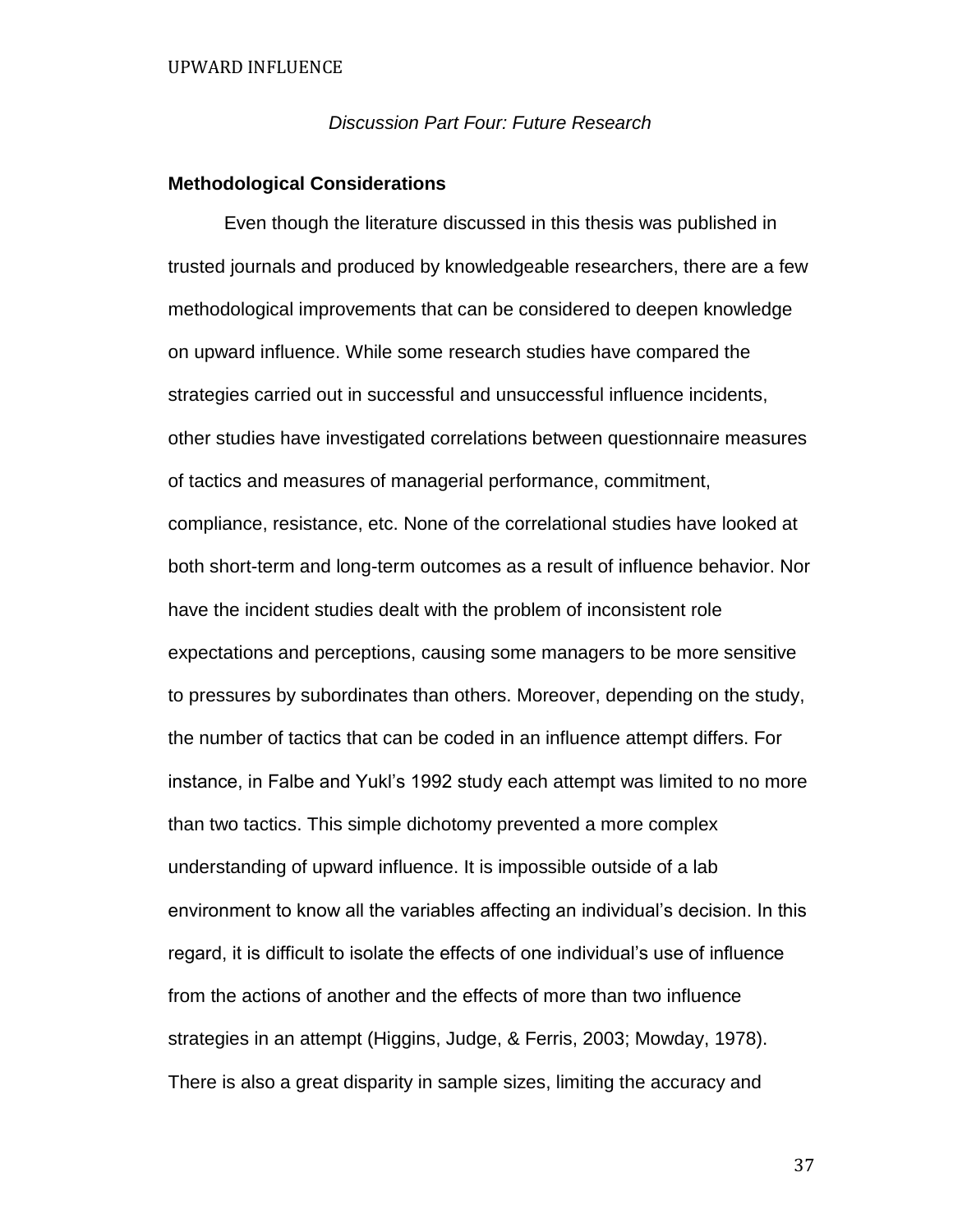specificity of findings. For these reasons, improvement to methodology needs to happen before more complex models of upward influence are discovered.

#### **Influence Across Cultures**

Because of globalization, the world is more interconnected, so employees need to understand the way in which upward influence attempts may change depending on the culture of the target. For example, if an employee is based in New York, New York and works with a manager located in Beijing, China, the subordinate should be able to identify when, how, and which influence tactics should be exercised. Current researchers such as Chaturvedi and Srivastava (2014) as well as McShane and Von Glinow (2005) are concerned that the primary tactics examined in influence research as presented in Table 1 and of this paper, were all witnessed in North America. Researchers are now beginning to take studies conducted in North America and considering their results internationally, enhancing the knowledge of the most frequently used influence tactics, yet constraining the discovery of new forms of influence. For instance, Kennedy, Fu, and Yukl (2003) examined influence tactics across 12 cultures for managers. They found rational persuasion and consultation to be effective around the world, while pressure and appeal tactics were frequently the least successful strategies. This study was based on previous foundational North American research and is non-directionally specific. For that reason, future research on upward influence should take national culture into consideration as well as the direction of influence.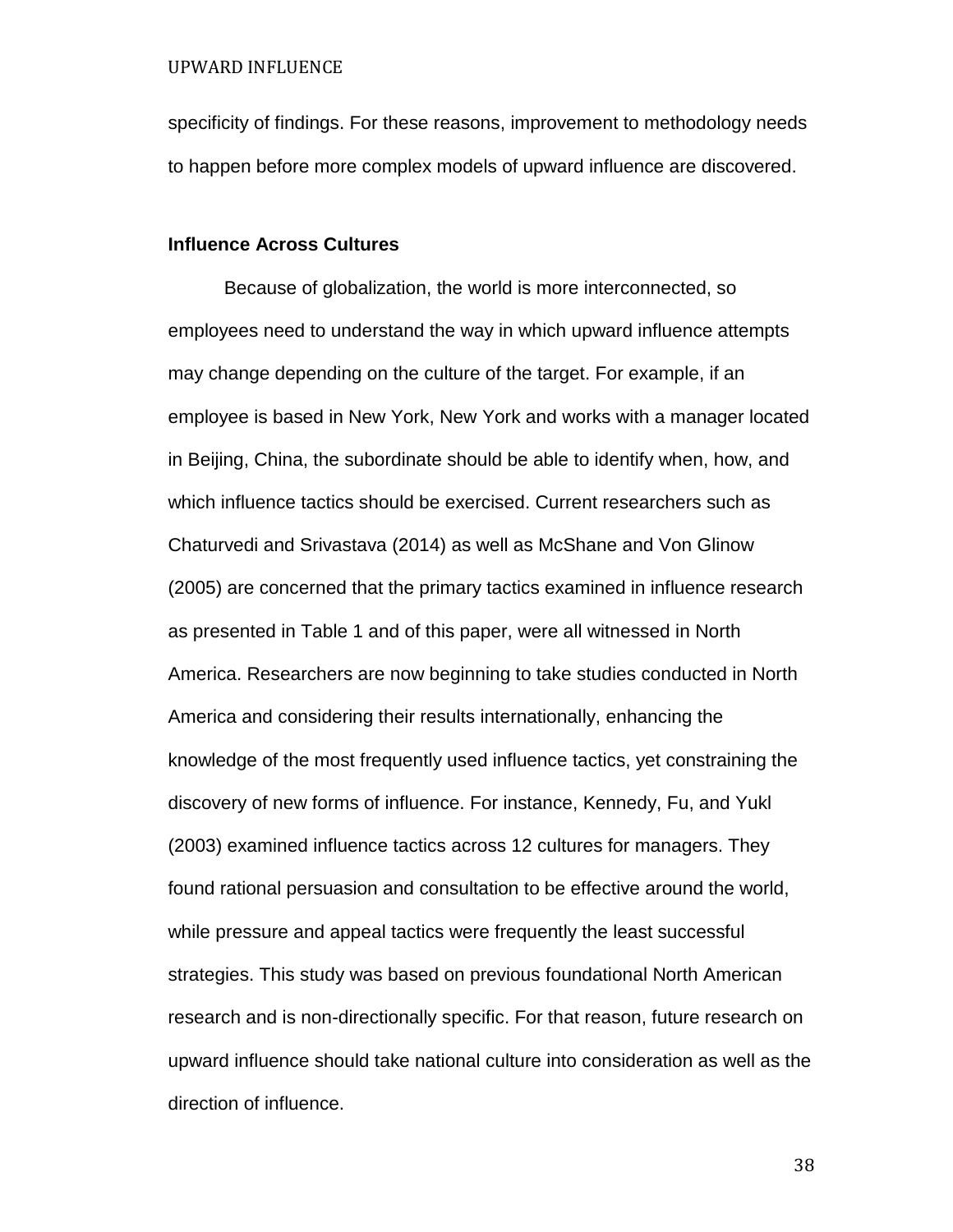# **Training Influence**

Upward Influence tactics are techniques that can be taught. Going forward, future research should examine if and how corporations train employees in mastering organizational politics, specifically in exerting multidirectional influence to those around them. Companies across the United States already spend millions of dollars each year training their employees. For instance, Bonobos, an e-commerce retail apparel company, offers a course to associate level employees called "How to Manage Up Well," marking it as a good company to study how effective organizations are at incorporating influence tactics training. Such a study should consider whether, to what extent, and how effective professional development teaches influence tactics, aside from or perhaps within compliance training, onboarding, leadership and executive development, industry-specific training, and management/supervisor training.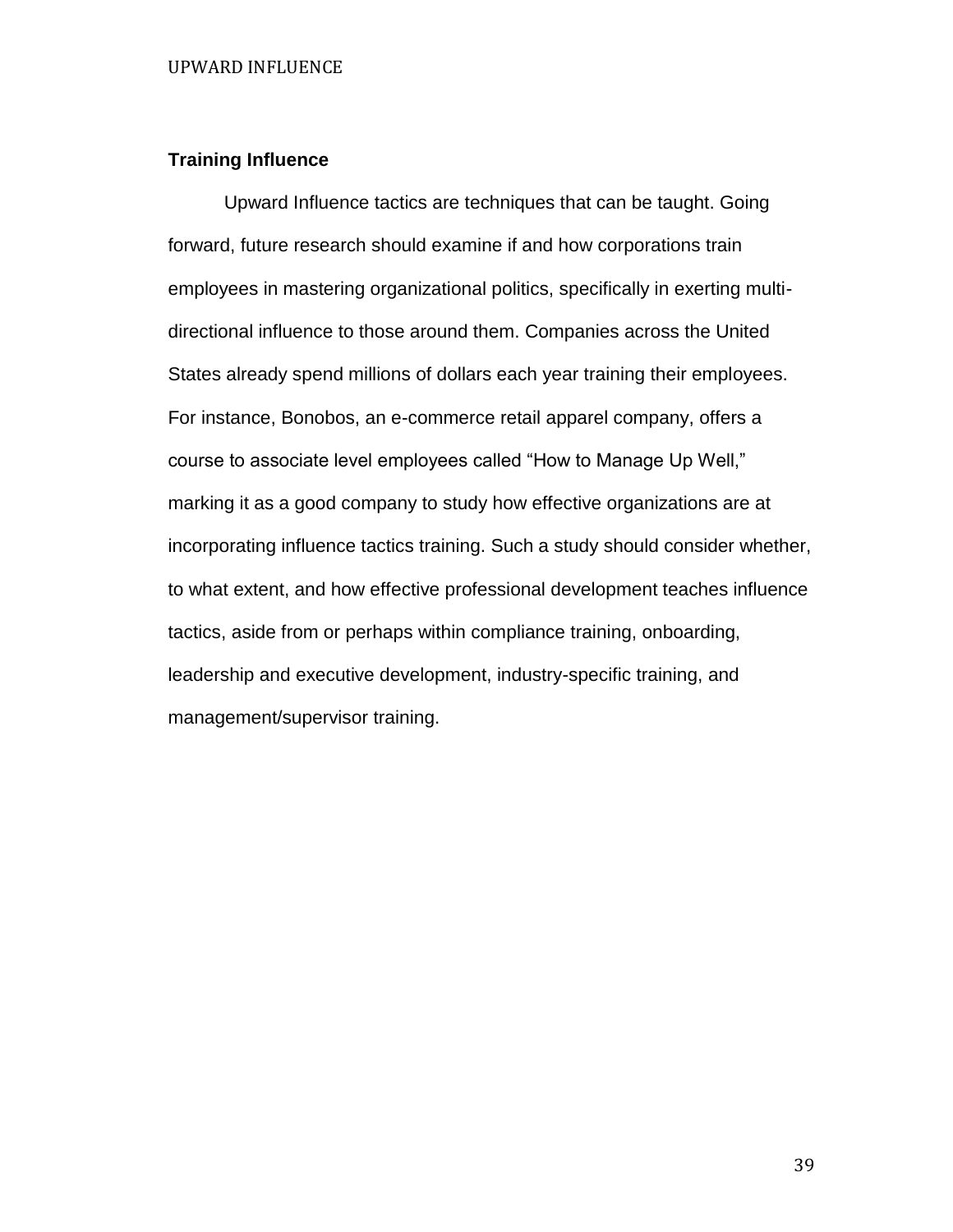# *Conclusion*

Even though there are a number of influence tactics, only a few strategies are fitting for influencers to impact the attitudes, behaviors, and values of supervisors. This thesis supports that for employees attempting to use only a single tactic, rational persuasion is suitable for almost any scenario because of its flexibility and ability to easily learn. Other single tactics that are apparent in situations in which employees successfully influence their bosses are ingratiation and consultation. However, further, extensive empirical research should be carried out to investigate ingratiation to discern why the outcomes vary in different situations. In addition, exchange tactics should be avoided in upward influence since data shows it to be ineffective in affecting the mindset and behaviors of supervisors. If an employee is comfortable exercising multiple tactics, combining soft and rational tactics together has the greatest likelihood of success. For example, rational persuasion used with ingratiation or consultation used with rational persuasion proved to be favorable combinations. However, this thesis highlights that combining incompatible single tactics such as assertiveness and exchange leads to negative repercussions such as irritating a supervisor or miscommunication of one's intention.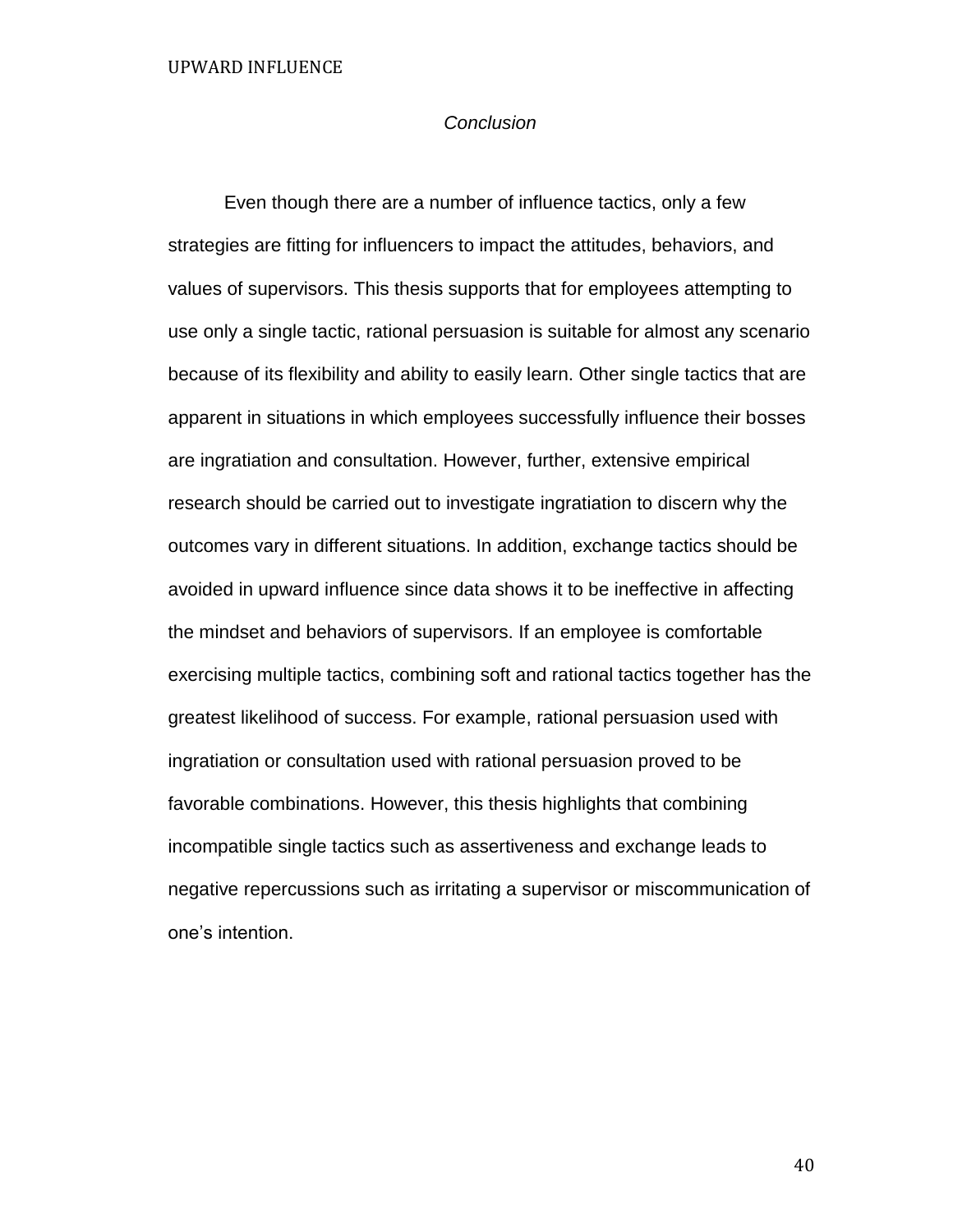# *References*

- Allen, R., & Porter, L. (1983). Organizational influence processes. Glenview, Ill.: Scott, Foresman.
- Allen, R., Madison, D., Porter, L., Renwick, P., & Mayes, B. (1979). Organizational Politics: Tactics and Characters of Its Actors. *California Management Review*, 22(1), 77-83. <https://doi.org/10.2307/41164852>
- Brandon, R., & Seldman, M. (2004). Survival of the savvy: High-integrity political tactics for career and company success. New York: Free Press.
- Bongiorno, Tony (2008). How to combine influence tactics : using the elaboration likelihood model to guide sequencing of tactics *(*Masters thesis). Retrieved from Concordia University Library Database.
- Cable, D., & Judge, T. (2003). Managers' upward influence tactic strategies: The role of manager personality and supervisor leadership style. Journal of Organizational Behavior, 24(2), 197-214.
- Case, T., Dosier, L., Murkison, G., & Keys, B. (1988). How managers influence superiors: A study of upward influence. *Leadership & Organization Development Journal.* 9(4):25-31.10.1108/eb053641.
- Castro, S., Douglas, C., Hochwarter, W., Ferris, G., & Frink, D. (2003). The effects of positive affect and gender on the influence tactics – job performance relationship. *Journal of Leadership & Organizational Studies, 10*(1), 1-18.
- Chaturvedi, S., & Srivastava, A. K. (2014). An overview of upward influence tactics. *Global Journal of Finance and Management*, *6*(3), 265-274.
- Cicero, M. (2016). How to win an argument. In May J. (Ed.), How to Win an Argument: An Ancient Guide to the Art of Persuasion (pp. 1-134). Princeton, Oxford: Princeton University Press. Retrieved from <http://www.jstor.org.ccl.idm.oclc.org/stable/j.ctvc77chr.5>
- Cohen, A. R., & Bradford, D. L. (2005). *Influence Without Authority* (Vol. 2nd ed). Hoboken, N.J.: Wiley. Retrieved from [http://search.ebscohost.com.ccl.idm.oclc.org/login.aspx?direct=true&d](http://search.ebscohost.com.ccl.idm.oclc.org/login.aspx?direct=true&d%09b=nlebk&AN=128502&site=ehost-live&scope=site) [b=nlebk&AN=128502&site=ehost-live&scope=site](http://search.ebscohost.com.ccl.idm.oclc.org/login.aspx?direct=true&d%09b=nlebk&AN=128502&site=ehost-live&scope=site)
- Deluga, R., & Perry, J. (1991). The relationship of subordinate upward influencing behaviour, satisfaction and perceived superior effectiveness with leader—member exchanges. Journal of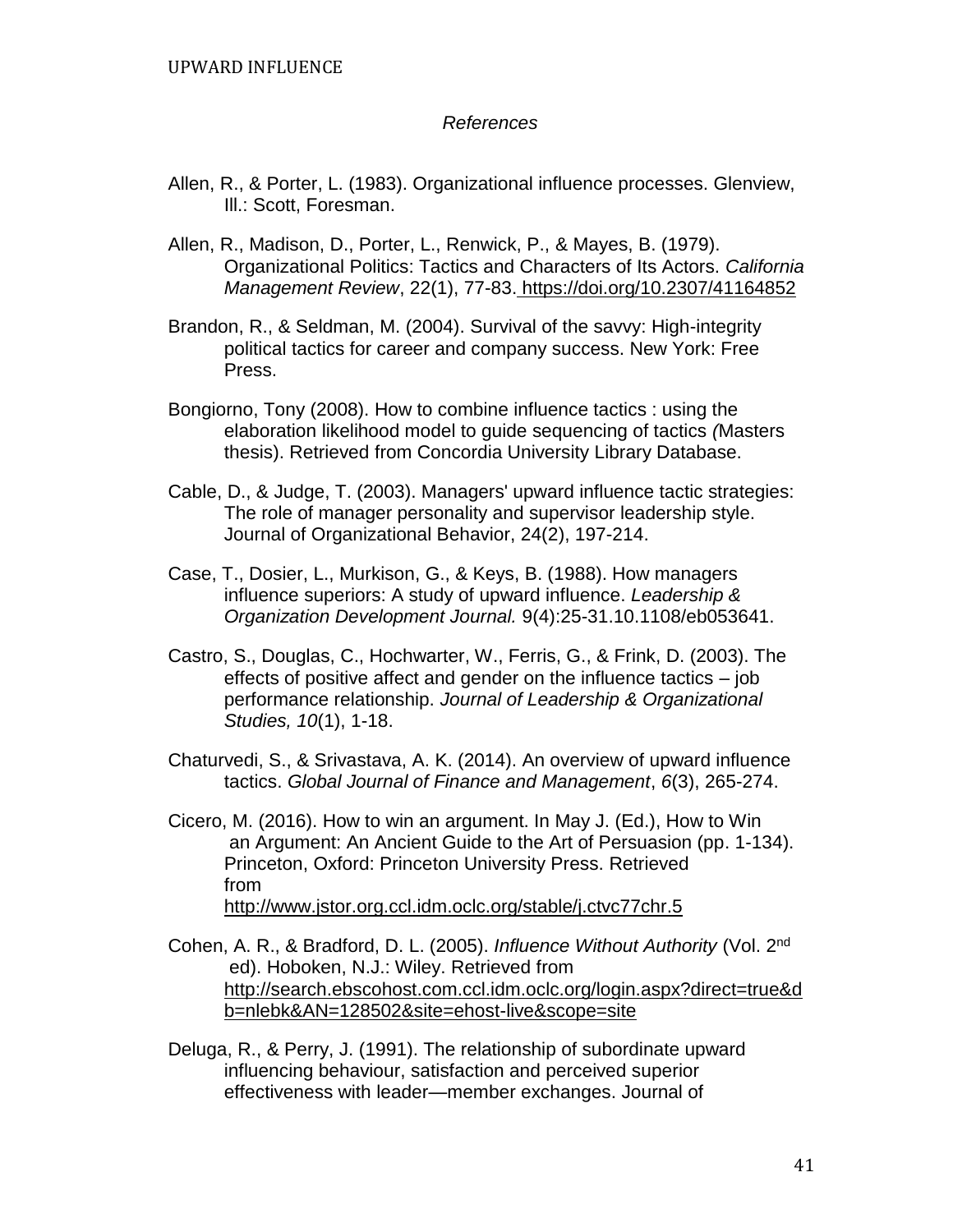Occupational Psychology, 64(3), 239-252. doi:10.1111/j.2044 8325.1991.tb00557.

- DuBrin, A. (2009). Political behavior in organizations. Los Angeles: SAGE.
- Falbe, C. M., & Yukl, G. (1992). Consequences for managers of using single influence tactics and combinations of tactics. Academy of Management Journal, 35(3), 638-652. [http://dx.doi.org/10.2307/256490](https://psycnet.apa.org/doi/10.2307/256490)
- Farh J. L., Cheng B. S., Chou L. F., Chu X. P. (2006). "Authority and benevolence: employees' responses to paternalistic leadership in China's Domestic Private Firms: Multidisciplinary Perspectives on Management and Performance.
- Farmers, S. Maslyn, J., Fedor, D. & Goodman, J. (1997). Putting upward influence strategies in context. Journal of Organizational Behavior, 18(1), 17-42. doi:10.1002/(SICI)1099-1379(199701)18:13.0.CO;2-9.
- Ferris, G., & Treadway, D. (2012). Politics in organizations: Theory and research considerations (The organizational frontiers series). New York: Routledge, Taylor & Francis Group.
- Ferris, G. Treadway, D., Kolodinsky, R., Hochwater, W., Kacmar, C., & Douglas, C., et at. (2005). Development and validation of political skill inventory. Journal of Management, 31, 126-153.
- Fingas, R. (2015, May 28). A history of Jony Ive at Apple: From consultant to Chief Design Officer. Retrieved March 21, 2019, Retrieved from [https://appleinsider.com/articles/15/05/28/a-history-of-jony-ive-at](https://appleinsider.com/articles/15/05/28/a-history-of-jony-ive-at-%09apple-)[apple-f](https://appleinsider.com/articles/15/05/28/a-history-of-jony-ive-at-%09apple-)rom-consultant-to-chief-design-officer
- Gandz, J., & Murray, V. (1980). The Experience of Workplace Politics. The Academy of Management Journal, 23(2), 237-251. Retrieved from http://www.jstor.org/stable/255429
- Hochwarter, W. A., Witt, L. A., & Kacmar, K. M. (2000). Perceptions of organizational politics as a moderator of the relationship between conscientiousness and job performance. Journal of Applied Psychology, 85, 472–478.
- Higgins, C., Judge, T., & Ferris, G. (2003). Influence tactics and work outcomes: A meta-analysis. *Journal of Organizational Behavior, 24*(1), 89-106.
- Kellerman, B. (2010). Leadership: Essential Selections on Power, Authority, and Influence. McGraw Hill. ISBN: 98-0-07-163785-5.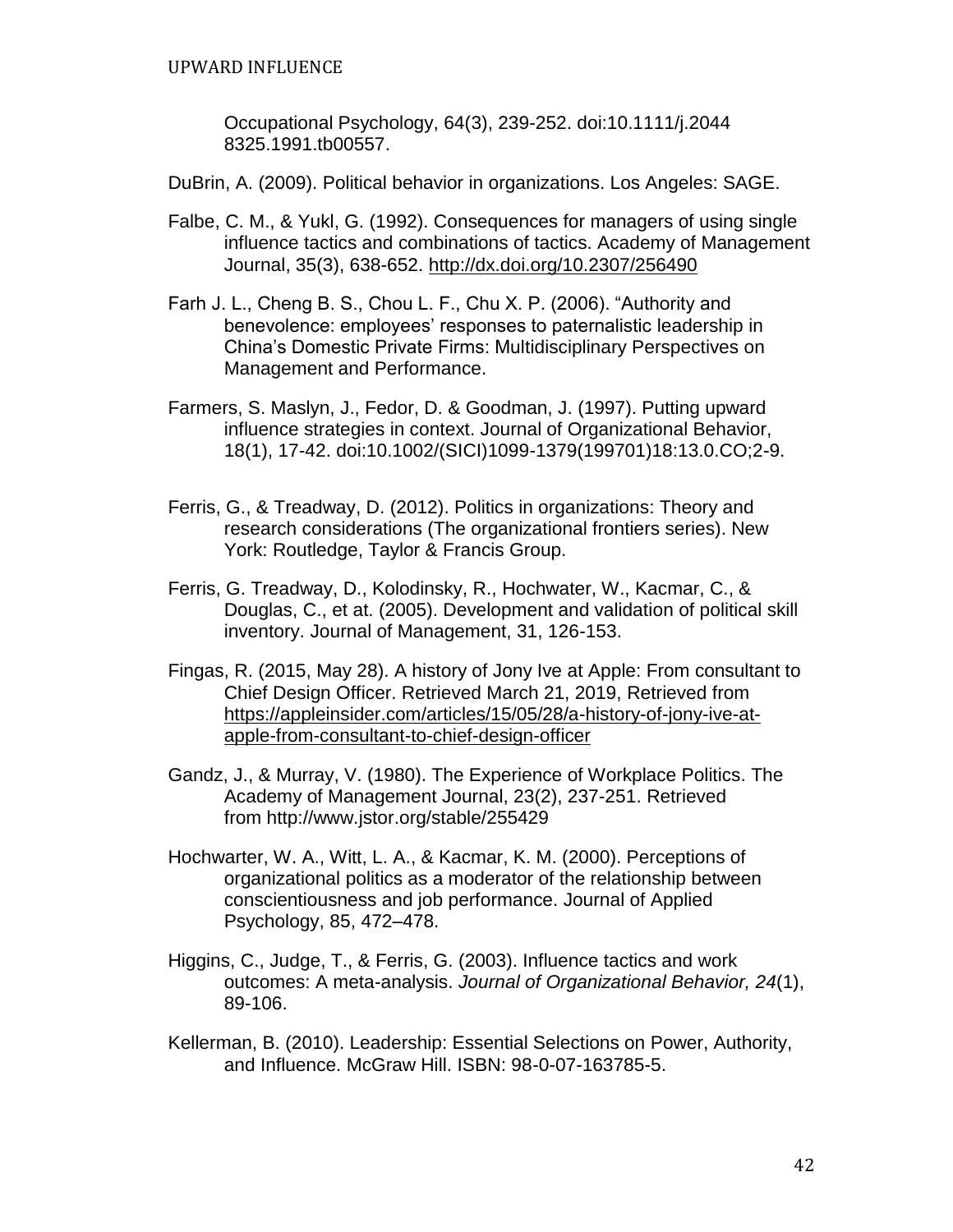- Kellerman, B. (2008). Followership: How followers are creating change and changing leaders (1st ed.). Boston, MA: Harvard Business.
- Kennedy, J., Fu, P., & Yukl, G. (2003). Influence tactics across twelve cultures (pp. 127-147). Emerald (MCB UP ) : Bingley. doi:10.1016/S1535-1203(02)03007-1
- Keys, B., & Case, T. (1990). How to become an influential manager. *The Executive*, 4(4), 38-51.
- Keys, B., & Bell, R. (1982). Four faces of the fully functioning middle manager. California Management Review, 24(4), 59-67. doi:10.2307/41164982
- Kipnis, D., & Schmidt, S. M. (1988). Upward-influence styles: Relationship with performance evaluation. *Administrative Science Quarterly, 33*(4), 528. Retrieved from [http://ccl.idm.oclc.org/login?url=https://search](http://ccl.idm.oclc.org/login?url=https://search-)proquest-com.ccl.idm.oclc.org/docview/203955686?accountid=10141
- Kipnis, D., & Schmidt, S. M. (1985). The Language of Persuasion. *Psychology Today, 4(4):42-46.* Retrieved from http://www.academia.edu/648997/The Language of Persuasion
- Kipnis, D., Schmidt, S., & Wilkinson, I. (1980). Intraorganizational influence tactics: Explorations in getting one's way. *Journal of Applied Psychology, 65*(4), 440-452. doi:10.1037//0021-9010.65.4.440.
- Lee, S., Han, S., Cheong, M., Kim, S., & Yun, S. (2017). How do I get my way? a meta-analytic review of research on influence tactics. The Leadership Quarterly, 28(1), 210-228. doi:10.1016/j.leaqua.2016.11.001
- Leong, J., Bond, M., & Fu, P. (2006). Perceived effectiveness of influence strategies in the united states and three chinese societies. *International Journal of Cross Cultural Management, 6*(1), 101-120.
- Markgraf, B. (n.d.). Organizational Structure Trends. Small Business Chron.com. Retrieved fro[m](%09http:/smallbusiness.chron.com/organizational-) [http://smallbusiness.chron.com/organizational-](%09http:/smallbusiness.chron.com/organizational-) structure-trends-63799.html
- Myers, P. (2011). Knowledge management and organisational design. Newton, MA: Butterworth-Heinemann.
- McShane S., Von Glinow M. (2005) Organizational Behavior 3e. New York, NY: The McGraw-Hill Companies Inc.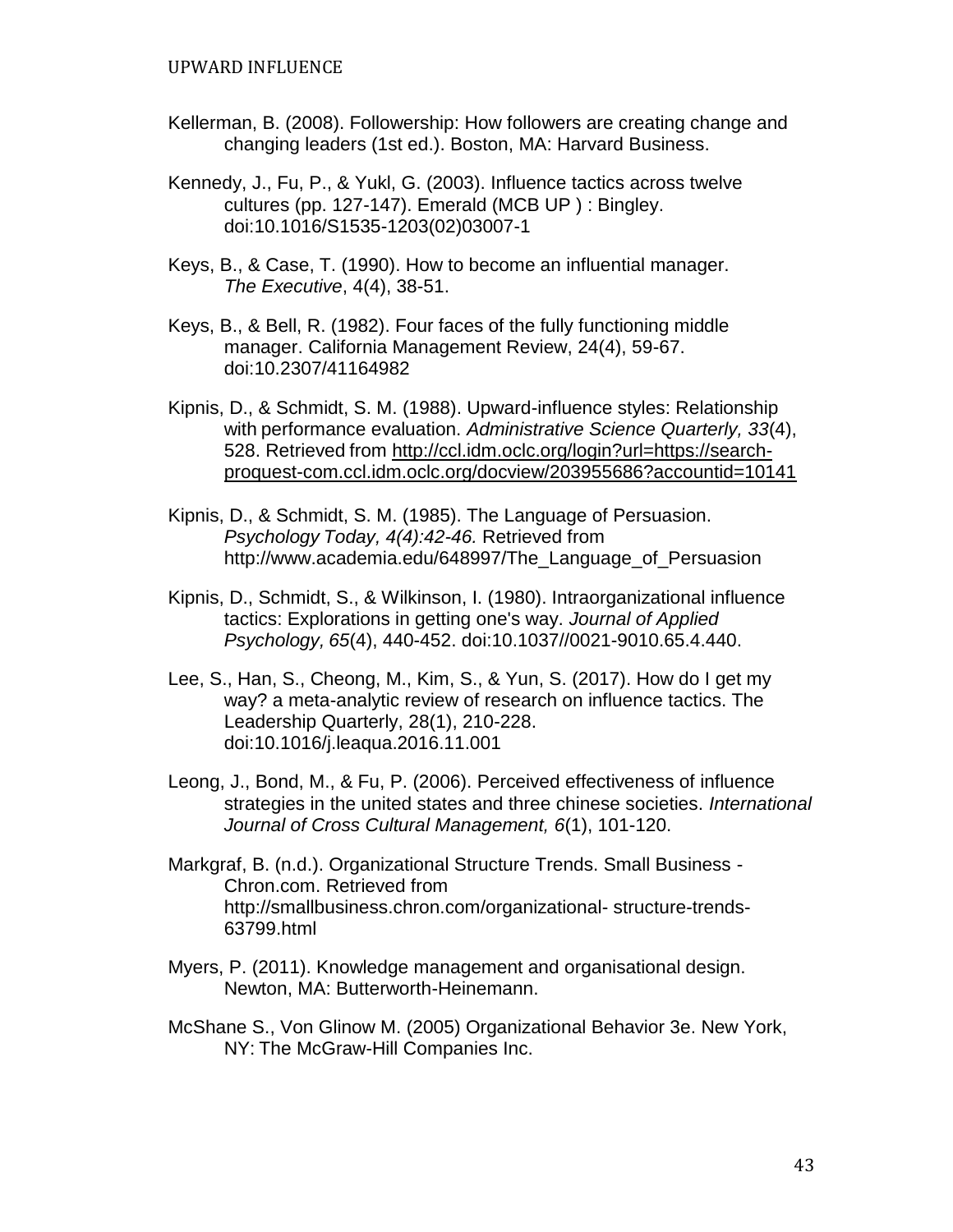- Mowday, R. (1978). The exercise of upward influence in organizations. *Administrative Science Quarterly, 23*(1), 137-137. doi:10.2307/2392437
- Murphy, M. (2014). Optimal Hours with the Boss. *Leadership IQ.* New York, New York. Retrieved from [https://cdn.shopify.com/s/files/1/0860/7364/files/Leadership\\_IQ\\_](https://cdn.shopify.com/s/files/1/0860/7364/files/Leadership_IQ_) Whitepaper Optimal Hours with the Boss Study 2014.pdf?4279660 079233060856
- Schilit, W., & Locke, E. (1982). A study of upward influence in organizations. *Administrative Science Quarterly, 27*(2), 304-304. DOI:10.2307/2392305
- Schriesheim, C., & Hinkin, T. (1990). Influence tactics used by subordinates: A theoretical and empirical analysis and refinement of the kipnis, schmidt, and wilkinson subscales. *Journal of Applied Psychology, 75*(3), 246-257. doi:10.1037//0021-9010.75.3.246
- Smith, A., Watkins, M., Burke, M., Christian, M., Smith, C., Hall, A., & Simms, S. (2013). Gendered influence: A gender role perspective on the use and effectiveness of influence tactics. Journal of Management, 39(5), 1156-1183. doi:10.1177/0149206313478183
- Steensma, H., & Milligen, F., (2003). Bases of power, procedural justice and outcomes of mergers: The push and pull factors of influence tactics. Journal of Collective Negotiations (formerly Journal of Collective Negotiations in the Public Sector), 30(2), 113-134. doi:10.2190/TBQ7- KJ12-LB05-F9CD
- The Power to Influence. (2012). In An Introduction to Organizational Behavior (Vol. 1.1). Creative Commons.
- Pfeffer, Jeffrey (1994). Managing with power: Politics and influence in organizations. Boston: Harvard Business School Press.
- Perceptions of organizational politics. (1992). Journal of Management, 18(1), 93. Retrieved from [http://ccl.idm.oclc.org/login?url=https://search](http://ccl.idm.oclc.org/login?url=https://search-%09proquest-%20com.ccl.idm.oclc.org/docview/215257209?accountid=10141)proquest- [com.ccl.idm.oclc.org/docview/215257209?accountid=10141](http://ccl.idm.oclc.org/login?url=https://search-%09proquest-%20com.ccl.idm.oclc.org/docview/215257209?accountid=10141)
- Purcell, K., & Rainie, L. (2014). Technology's Impact on Workers. *Pew Internet & American Life Project.* [http://www.pewinternet.org/2014/12/30/technologys-impact-on](http://www.pewinternet.org/2014/12/30/technologys-impact-on-workers/)[workers/](http://www.pewinternet.org/2014/12/30/technologys-impact-on-workers/)
- Waldron, V. (1999). Communication practices of followers, members, and protégés: The case of upward influence tactics. Annals of the